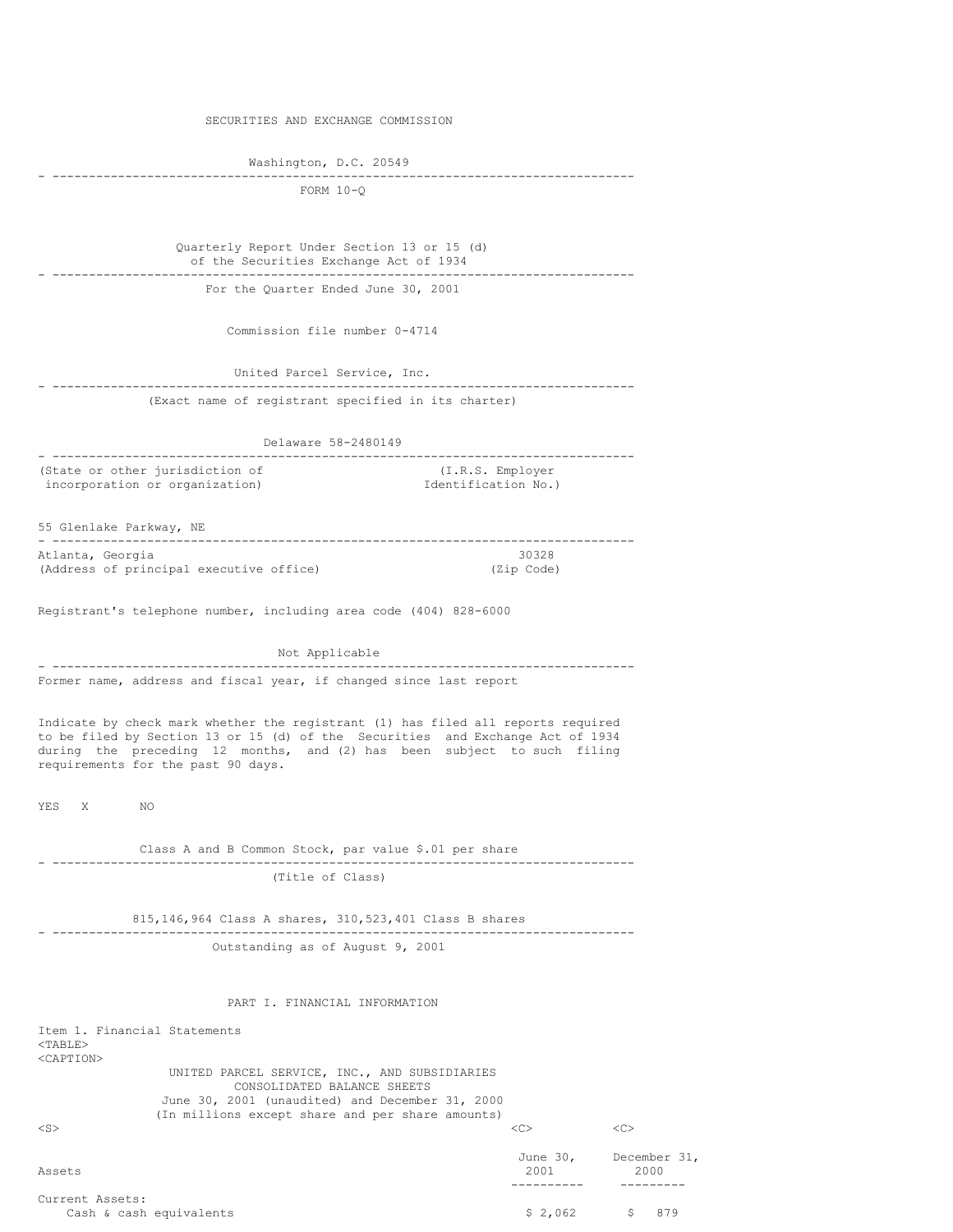| Marketable securities & short-term investments<br>Accounts receivable<br>Other current assets | 1,081<br>3,932<br>684   | 1,073<br>4,140<br>1,032 |
|-----------------------------------------------------------------------------------------------|-------------------------|-------------------------|
| Total Current Assets<br>Property, Plant & Equipment - at cost, net of accumulated             | ------<br>7,759         | $- - - - -$<br>7,124    |
| depreciation & amortization of \$10,168 in 2001 and                                           |                         |                         |
| \$9,665 in 2000<br>Prepaid pension costs                                                      | 13,062<br>1,609         | 12,329<br>1,593         |
| Other assets                                                                                  | 1,362                   | 616                     |
|                                                                                               | ----------              | ---------               |
|                                                                                               | \$23,792                | \$21,662                |
| Liabilities & Shareowners' Equity                                                             | ---------               |                         |
| Current Liabilities:                                                                          |                         |                         |
| Commercial paper                                                                              | \$ 321                  | \$ 366                  |
| Accounts payable                                                                              | 1,829                   | 1,674                   |
| Accrued wages & withholdings                                                                  | 1,629                   | 1,134                   |
| Income taxes payable                                                                          | 497                     | 132                     |
| Current maturities of long-term debt                                                          | 71                      | 257                     |
| Other current liabilities                                                                     | 798<br>-----------      | 938<br>---------        |
| Total Current Liabilities                                                                     | 5,145<br>----------     | 4,501<br>---------      |
| Long-Term Debt                                                                                | 4,138<br>----------     | 2,981<br>---------      |
| Accumulated Postretirement Benefit Obligation, Net                                            | 1,116                   | 1,049                   |
| Deferred Taxes, Credits & Other Liabilities                                                   | ----------<br>3,465     | ---------<br>3,396      |
|                                                                                               | -----------             | ----------              |
| Shareowners' Equity:                                                                          |                         |                         |
| Preferred stock, no par value, authorized 200,000,000<br>shares, none issued                  |                         |                         |
| Class A common stock, par value \$.01 per share, authorized                                   |                         |                         |
| 4,600,000,000 shares, issued 829,331,774 and 935,873,745                                      |                         |                         |
| in 2001 and 2000                                                                              | 8                       | 9                       |
| Class B common stock, par value \$.01 per share, authorized                                   |                         |                         |
| 5,600,000,000 shares, issued 298,815,014 and 198,819,384                                      |                         |                         |
| in 2001 and 2000                                                                              | 3                       | 2                       |
| Additional paid-in capital                                                                    | 100                     | 267                     |
| Retained earnings                                                                             | 10,120                  | 9,684                   |
| Accumulated other comprehensive loss                                                          | (303)                   | (227)                   |
| Deferred compensation arrangements                                                            | 47                      |                         |
|                                                                                               | ----<br>9,975           | 9,735                   |
| Less: Treasury stock, at cost (817,414 and 0 shares                                           |                         |                         |
| in 2001 and 2000)                                                                             | (47)<br>------          |                         |
|                                                                                               | 9,928                   | 9,735                   |
|                                                                                               | -----------<br>\$23,792 | $--- - - -$<br>\$21,662 |
|                                                                                               |                         |                         |
| $\langle$ /TABLE>                                                                             |                         |                         |
| See notes to unaudited consolidated financial statements.                                     |                         |                         |
| $TABLE>$                                                                                      |                         |                         |
| <caption></caption>                                                                           |                         |                         |
|                                                                                               |                         |                         |
| IINITED PARCEL SERVICE. INC. AND SUBSIDIARIES                                                 |                         |                         |

UNITED PARCEL SERVICE, INC., AND SUBSIDIARIES STATEMENTS OF CONSOLIDATED INCOME Three and Six Months Ended June 30, 2001 and 2000 (In millions except per share amounts) (unaudited) <S> <C> <C> <C> <C>

|                                                                      | June 30,   | Three Months Ended         | Six Months Ended<br>June 30,                                                                                                                                                                                                    |                            |
|----------------------------------------------------------------------|------------|----------------------------|---------------------------------------------------------------------------------------------------------------------------------------------------------------------------------------------------------------------------------|----------------------------|
|                                                                      | 2001 2000  |                            | 2001 - 2001 - 2002 - 2003 - 2004 - 2004 - 2004 - 2005 - 2006 - 2012 - 2012 - 2013 - 2014 - 2014 - 2014 - 2014 - 2014 - 2014 - 2014 - 2014 - 2014 - 2014 - 2014 - 2014 - 2014 - 2014 - 2014 - 2014 - 2014 - 2014 - 2014 - 2014 - | 2000                       |
| Revenue                                                              |            | $$7,566$ $$7,284$          | $$15,076$ $$14,504$                                                                                                                                                                                                             |                            |
| Operating Expenses:<br>Compensation and benefits<br>Other            |            | 4,269 4,042<br>2,256 2,081 |                                                                                                                                                                                                                                 | 8,520 8,117<br>4,571 4,159 |
|                                                                      |            | 6,525 6,123                |                                                                                                                                                                                                                                 | 13,091 12,276              |
| Operating Profit                                                     |            | 1,041 1,161                |                                                                                                                                                                                                                                 | 1,985 2,228                |
| Other Income and (Expense):<br>Investment income<br>Interest expense | 39<br>(47) | 63<br>(65)                 | 92.<br>(91)                                                                                                                                                                                                                     | 402<br>(117)               |
|                                                                      | (8)        | (2)                        | 1                                                                                                                                                                                                                               | 285                        |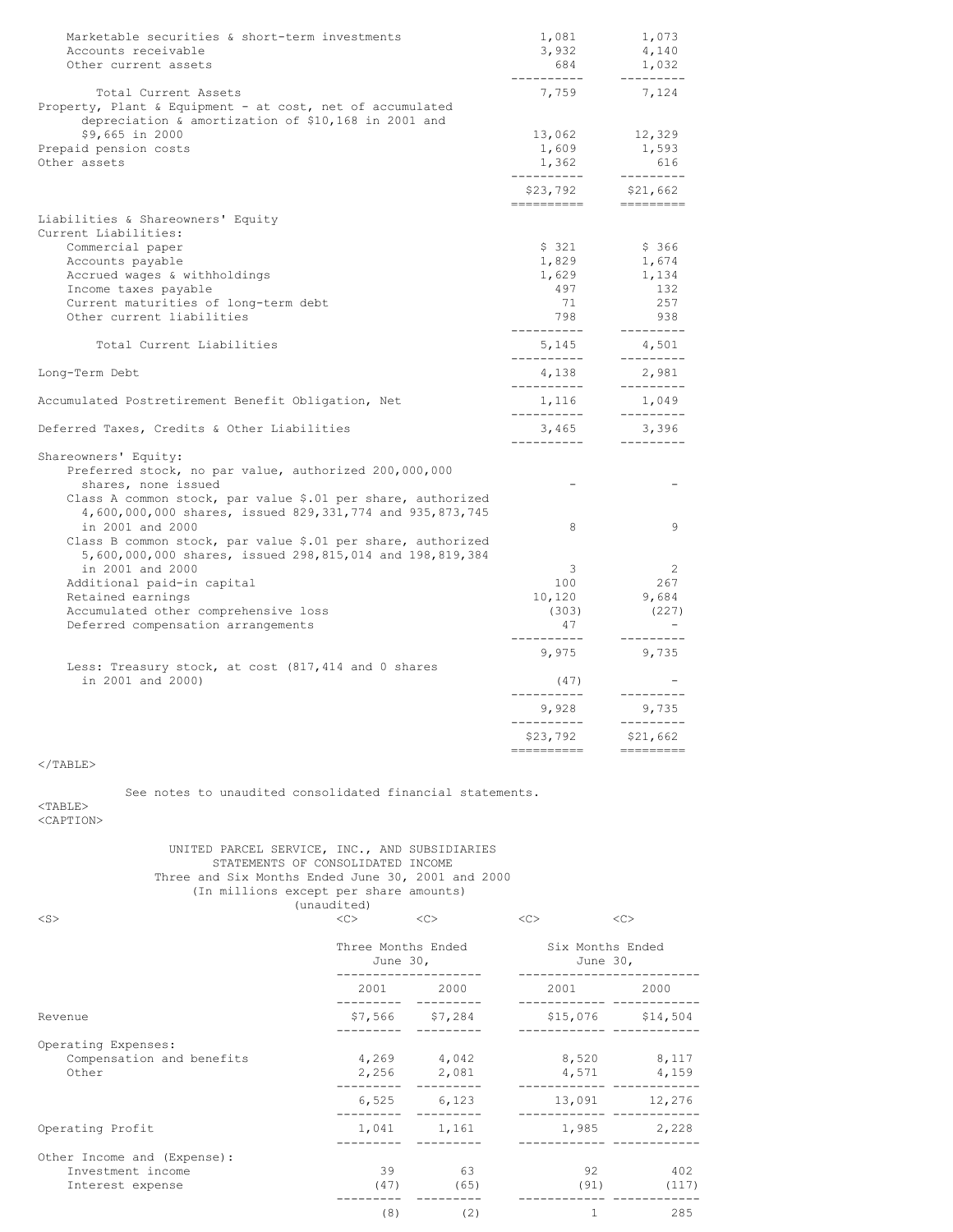|                                                                                             |  |  |        | ----------                     |                      |        | ------------- -------------                                       |  |  |
|---------------------------------------------------------------------------------------------|--|--|--------|--------------------------------|----------------------|--------|-------------------------------------------------------------------|--|--|
| Income Before Income Taxes And                                                              |  |  |        |                                |                      |        |                                                                   |  |  |
| Cumulative Effect of Change<br>In Accounting Principle                                      |  |  |        |                                |                      |        | $1,033$ $1,159$ $1,986$ $2,513$                                   |  |  |
| Income Taxes                                                                                |  |  | 403    |                                | 464                  | 774    | 1,005                                                             |  |  |
| Income Before Cumulative Effect<br>of Change In Accounting Principle                        |  |  | 630    |                                | 695                  |        | ------------- ------------<br>1,212 1,508                         |  |  |
| Cumulative Effect of Change In<br>The Method Of Accounting For<br>Derivatives, Net of Taxes |  |  |        |                                |                      | (26)   |                                                                   |  |  |
| Net Income                                                                                  |  |  | \$630  | --------- ---------            | \$695                |        | ------------- ------------<br>$$1,186$ $$1,508$                   |  |  |
|                                                                                             |  |  |        | ---------- --------            |                      |        | =========================                                         |  |  |
| Basic Earnings Per Share Before<br>Cumulative Effect Of Change<br>In Accounting Principle   |  |  |        | \$ 0.56 \$ 0.61                |                      |        | $$1.07$ $$1.29$                                                   |  |  |
| Basic Earnings Per Share                                                                    |  |  | \$0.56 | ---------- ---------<br>\$0.61 | ---------- --------- | \$1.05 | ------------- ------------<br>\$1.29<br>============ ============ |  |  |
| Diluted Earnings Per Share Before                                                           |  |  |        |                                |                      |        |                                                                   |  |  |
| Cumulative Effect Of Change<br>In Accounting Principle                                      |  |  |        |                                |                      |        | $$0.55$ $$0.60$ $$1.06$ $$1.27$<br>------------ -----------       |  |  |
| Diluted Earnings Per Share                                                                  |  |  | \$0.55 | \$0.60<br>==================== |                      | \$1.03 | \$1.27<br>------------- ------------                              |  |  |
|                                                                                             |  |  |        |                                |                      |        |                                                                   |  |  |

  |  |  |  |  |  |  |  |  || See notes to unaudited consolidated financial statements. |  |  |  |  |  |  |  |  |  |
|  |  |  |  |  |  |  |  |  |  |
|  |  | Six Months Ended June 30, 2001 |  |  | UNITED PARCEL SERVICE, INC., AND SUBSIDIARIESCONSOLIDATED STATEMENT OF SHAREOWNERS' EQUITY |  |  |  |  |
|  | (In millions except per share amounts) |  | (unaudited) |  |  |  |  |  |  |
|  | $<<$   $>$ |  |  |  | $\langle C \rangle$   $\langle C \rangle$   $\langle C \rangle$   $\langle C \rangle$   $\langle C \rangle$ |  | $<<$   $>$ | < | << |
| Treasury |  |  |  |  |  |  |  |  |  |
| Stock, |  | Class A Class B |  |  |  |  | Accumulated |  |  |
| Total |  |  |  |  | Common Stock Common Stock Additional |  | Other | Deferred | At Cost |
| --- Shareowners' |  |  |  |  |  |  | ------------- ------------- Paid-In Retained Comprehensive Compensation --------- |  |  |
| Amount Equity |  |  |  |  |  |  | Shares Amount Shares Amount Capital Earnings Loss Arrangements Shares |  |  |
| \_\_\_\_\_\_ \_\_\_\_\_\_\_\_\_\_\_\_Balance, January 1, 2001 936 \$9 199 \$2 \$267 \$9,684 \$ (227) \$ - $$ - $9,735$ |  |  |  |  |  |  |  |  |  |
| Comprehensive income:Net income1,186 $\sim$ |  |  |  |  |  | $-1,186$ | $\sim$   $-$ |  |  |
| Foreign currencyadjustments $\sim$ (37) |  | $\overline{a}$ |  |  | $\sim$  100  $\mu$ | $\sim$   $-$ | (37) |  |  |
| Unrealized loss onmarketable securities - $\overline{\phantom{a}}$ (17) |  |  |  |  |  | $\overline{\phantom{a}}$ | (17) |  |  |
| Unrealized loss oncash flow hedgesΞ.(22) |  | and the contract of the con- | and the contract of the con- |  |  | $\sim$ | (22) |  |  |
| -----------Comprehensive income1,110 |  |  |  |  |  |  |  |  |  |
| -----------Dividends (\$0.38 per share) - - $-$  (430) |  |  | $\sim$  100  $\mu$ |  |  | $-$  (430) |  |  |  |
| Stock award plans $-$  60 | $3 - 3$ |  | $\sim$ | $\sim$   $\sim$ | 60 | $\sim 100$  m  $^{-1}$ |  |  |  |
| Common stock purchases (16) - |  |  | (3) | $\sim$ |  | $(715)$  (320) |  |  |  |
| $-$  (1,035)Common stock issuances 1 - - - - $-$  33 |  |  |  |  | 33 | **Contract Contract** | $\sim$   $-$ |  |  |
| Common stock issuances for |  |  |  |  |  |  |  |  |  |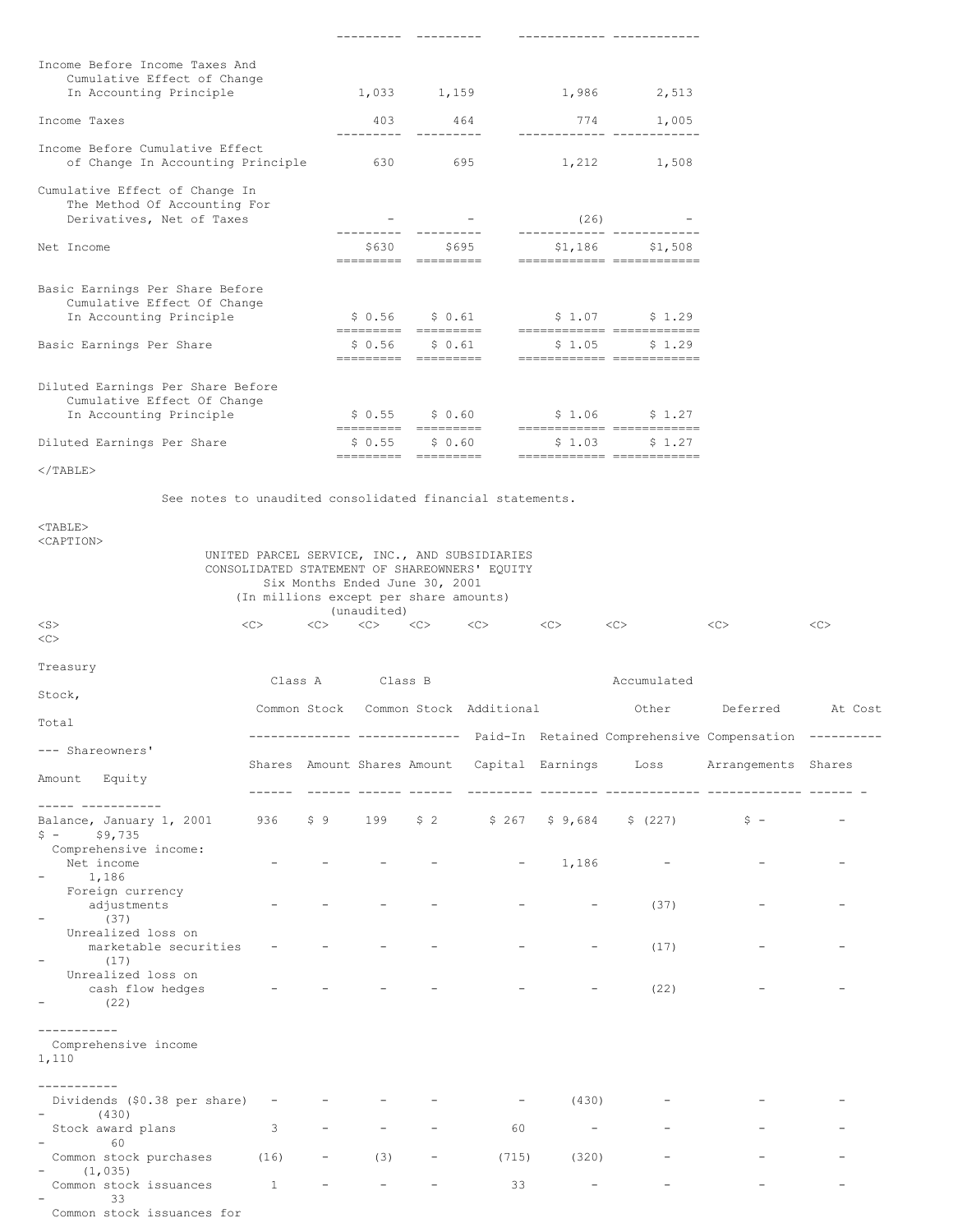| acquisitions                                                                                                |               |               | 7   |                                         | 455       |                          |                           |      |     |
|-------------------------------------------------------------------------------------------------------------|---------------|---------------|-----|-----------------------------------------|-----------|--------------------------|---------------------------|------|-----|
| 455<br>Common stock issuances for                                                                           |               |               |     |                                         |           |                          |                           |      |     |
| deferred compensation                                                                                       |               |               |     |                                         |           |                          |                           |      |     |
| arrangements                                                                                                | 1             |               |     |                                         |           |                          |                           | 47   | (1) |
| (47)<br>Conversion of Class A                                                                               |               |               |     |                                         |           |                          |                           |      |     |
| Common Stock to                                                                                             |               |               |     |                                         |           |                          |                           |      |     |
| Class B Common Stock                                                                                        | (96)          | (1)           | 96  | $\mathbf{1}$                            |           |                          |                           |      |     |
|                                                                                                             |               |               |     |                                         |           |                          |                           |      |     |
| ------- -----------                                                                                         |               |               |     |                                         |           |                          |                           |      |     |
| Balance, June 30, 2001                                                                                      | 829           | \$8           | 299 | \$3                                     | \$100     | \$10, 120                | \$ (303)                  | \$47 | (1) |
| \$ (47)<br>\$9,928                                                                                          |               |               |     |                                         |           |                          |                           |      |     |
|                                                                                                             | seesse essees |               |     |                                         | ========= |                          |                           |      |     |
| $\langle$ /TABLE>                                                                                           |               |               |     |                                         |           |                          |                           |      |     |
| See notes to unaudited consolidated financial statements.                                                   |               |               |     |                                         |           |                          |                           |      |     |
| $<$ TABLE>                                                                                                  |               |               |     |                                         |           |                          |                           |      |     |
| <caption></caption>                                                                                         |               |               |     |                                         |           |                          |                           |      |     |
| UNITED PARCEL SERVICE, INC., AND SUBSIDIARIES                                                               |               |               |     | CONSOLIDATED STATEMENTS OF CASH FLOWS   |           |                          |                           |      |     |
|                                                                                                             |               |               |     | Six Months Ended June 30, 2001 and 2000 |           |                          |                           |      |     |
|                                                                                                             |               | (In millions) |     |                                         |           |                          |                           |      |     |
|                                                                                                             |               | (unaudited)   |     |                                         |           |                          |                           |      |     |
| $<$ S $>$                                                                                                   |               |               |     |                                         |           | <<                       | <<<br>Six Months Ended    |      |     |
|                                                                                                             |               |               |     |                                         |           |                          | June 30,                  |      |     |
|                                                                                                             |               |               |     |                                         |           | --------------           |                           |      |     |
|                                                                                                             |               |               |     |                                         |           | 2001<br>--------         | 2000<br>$- - - - - - - -$ |      |     |
| Cash flows from operating activities:                                                                       |               |               |     |                                         |           |                          |                           |      |     |
| Net income                                                                                                  |               |               |     |                                         |           | \$1,186                  | \$1,508                   |      |     |
| Adjustments to reconcile net income<br>to net cash from operating activities:                               |               |               |     |                                         |           |                          |                           |      |     |
| Depreciation and amortization                                                                               |               |               |     |                                         |           | 656                      | 570                       |      |     |
| Postretirement benefits                                                                                     |               |               |     |                                         |           | 67                       | 62                        |      |     |
| Deferred taxes, credits, and other<br>Stock award plans                                                     |               |               |     |                                         |           | 111<br>282               | 60<br>288                 |      |     |
| Gain on exchange of investments and sale of business                                                        |               |               |     |                                         |           | $\overline{\phantom{a}}$ | (290)                     |      |     |
| Changes in assets and liabilities,                                                                          |               |               |     |                                         |           |                          |                           |      |     |
| net of effect of acquisitions:<br>Accounts receivable                                                       |               |               |     |                                         |           | 571                      | (5)                       |      |     |
| Other current assets                                                                                        |               |               |     |                                         |           | 323                      | 300                       |      |     |
| Prepaid pension costs                                                                                       |               |               |     |                                         |           | (16)                     | 15                        |      |     |
| Accounts payable<br>Accrued wages and withholdings                                                          |               |               |     |                                         |           | (366)<br>244             | (48)<br>326               |      |     |
| Dividends payable                                                                                           |               |               |     |                                         |           | (192)                    | (361)                     |      |     |
| Tax assessment                                                                                              |               |               |     |                                         |           | $\overline{\phantom{a}}$ | (311)                     |      |     |
| Income taxes payable<br>Other current liabilities                                                           |               |               |     |                                         |           | 440<br>(11)              | 452<br>117                |      |     |
|                                                                                                             |               |               |     |                                         |           | --------                 | --------                  |      |     |
| Net cash from operating activities                                                                          |               |               |     |                                         |           | 3,295                    | 2,683                     |      |     |
|                                                                                                             |               |               |     |                                         |           | --------                 | --------                  |      |     |
| Cash flows from investing activities:                                                                       |               |               |     |                                         |           |                          |                           |      |     |
| Capital expenditures                                                                                        |               |               |     |                                         |           | (1, 241)                 | (663)                     |      |     |
| Disposals of property, plant and equipment<br>Purchases of marketable securities and short-term investments |               |               |     |                                         |           | 46<br>(2,008)            | 220<br>(2,098)            |      |     |
| Sales and maturities of marketable securities                                                               |               |               |     |                                         |           |                          |                           |      |     |
| and short-term investments                                                                                  |               |               |     |                                         |           | 1,973                    | 2,167                     |      |     |
| Construction funds in escrow<br>Payments for acquisitions, net of cash acquired                             |               |               |     |                                         |           | 21<br>(339)              | 51<br>(156)               |      |     |
| Other asset receipts (payments)                                                                             |               |               |     |                                         |           | (79)                     | 85                        |      |     |
|                                                                                                             |               |               |     |                                         |           | --------                 | --------                  |      |     |
| Net cash (used in) investing activities                                                                     |               |               |     |                                         |           | (1, 627)<br>--------     | (394)<br>--------         |      |     |
|                                                                                                             |               |               |     |                                         |           |                          |                           |      |     |
| Cash flows from financing activities:                                                                       |               |               |     |                                         |           |                          |                           |      |     |
| Proceeds from borrowings<br>Repayments of borrowings                                                        |               |               |     |                                         |           | 1,365<br>(439)           | 1,123                     |      |     |
| Purchases of common stock via tender                                                                        |               |               |     |                                         |           | $\sim$                   | (368)<br>(4,070)          |      |     |
| Other purchases of common stock                                                                             |               |               |     |                                         |           | (1, 035)                 | (335)                     |      |     |
| Issuances of common stock pursuant to stock awards                                                          |               |               |     |                                         |           | 176                      | 77                        |      |     |
| and employee stock purchase plans<br>Dividends                                                              |               |               |     |                                         |           | (430)                    | (400)                     |      |     |
| Other transactions                                                                                          |               |               |     |                                         |           | (69)                     | (122)                     |      |     |
|                                                                                                             |               |               |     |                                         |           | --------                 | --------                  |      |     |
| Net cash (used in) financing activities                                                                     |               |               |     |                                         |           | (432)<br>-------         | (4, 095)<br>--------      |      |     |
|                                                                                                             |               |               |     |                                         |           |                          |                           |      |     |
| Effect of exchange rate changes on cash                                                                     |               |               |     |                                         |           | (53)                     | (17)                      |      |     |
|                                                                                                             |               |               |     |                                         |           | --------                 | --------                  |      |     |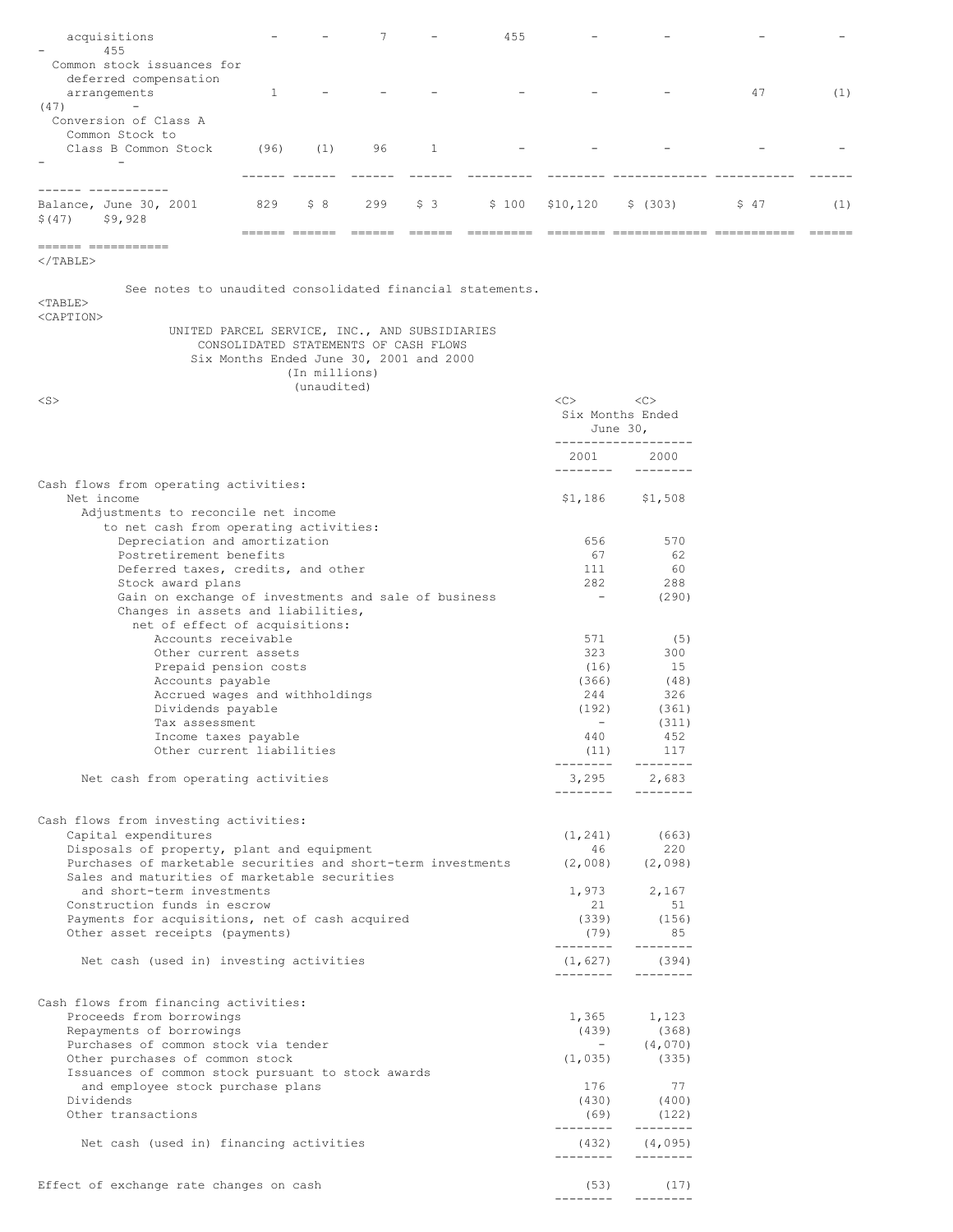| Net increase (decrease) in cash and cash equivalents<br>Cash and cash equivalents: | 1,183   | (1, 823) |
|------------------------------------------------------------------------------------|---------|----------|
| Beginning of period                                                                | 879     | 4,204    |
| End of period                                                                      | \$2,062 | \$2,381  |
| Cash paid during the period for:                                                   |         |          |
| Interest (net of amount capitalized)                                               | S 77    | \$162    |
| Income taxes                                                                       | \$220   | \$444    |

 $\langle$ /TABLE>

See notes to unaudited consolidated financial statements.

# UNITED PARCEL SERVICE, INC., AND SUBSIDIARIES NOTES TO UNAUDITED CONSOLIDATED FINANCIAL STATEMENTS

1. For interim consolidated financial statement purposes, we compute our tax provision on the basis of our estimated annual effective income tax rate, and provide for accruals under our various employee benefit plans for each three month period based on one quarter of the estimated annual expense.

2. In our opinion, the accompanying interim, unaudited, consolidated financial statements contain all adjustments (consisting of normal recurring accruals) necessary to present fairly the financial position as of June 30, 2001, the results of operations for the three and six months ended June 30, 2001 and 2000, and cash flows for the six months ended June 30, 2001 and 2000. The results reported in these consolidated financial statements should not be regarded as necessarily indicative of results that may be expected for the entire year.

3. The following table sets forth the computation of basic and diluted earnings per share (in millions except per share amounts):

| $<$ TABLE>                                                                                                 |                                                          |                                   |                                                             |                   |
|------------------------------------------------------------------------------------------------------------|----------------------------------------------------------|-----------------------------------|-------------------------------------------------------------|-------------------|
| $<$ S $>$                                                                                                  | $\langle C \rangle$                                      |                                   | $\langle C \rangle$ $\langle C \rangle$ $\langle C \rangle$ |                   |
|                                                                                                            | Three Months Ended Six Months Ended<br>June 30, June 30, |                                   |                                                             |                   |
|                                                                                                            |                                                          | 2001 2000 2001 2000<br>---------- |                                                             |                   |
| Numerator:<br>Numerator for basic and diluted<br>earnings per share -<br>Net income                        |                                                          | \$ 630 \$ 695 \$1,186 \$1,508     |                                                             |                   |
| Denominator:<br>Weighted-average shares<br>Deferred compensation arrangements                              | $\sim$ $\sim$ $\sim$ $\sim$ $\sim$ $\sim$                | 1,126 1,144 1,128 1,167           |                                                             |                   |
| Denominator for basic earnings<br>per share                                                                |                                                          | 1,127 1,144 1,128 1,167           |                                                             |                   |
| Effect of dilutive securities:<br>Contingent shares -<br>Management incentive awards<br>Stock option plans | 6<br>12                                                  | 16                                | 7 5<br>14                                                   | $5^{\circ}$<br>18 |
| Denominator for diluted earnings<br>per share                                                              | =========                                                | $1,145$ $1,167$ $1,147$ $1,190$   |                                                             |                   |
| Basic Earnings Per Share                                                                                   | \$ 0.56<br>=========                                     |                                   | $$0.61$ $$1.05$ $$1.29$<br>----------------------           | EEEEEEEE          |
| Diluted Earnings Per Share                                                                                 | \$0.55<br>----------                                     |                                   | $$0.60$ $$1.03$ $$1.27$<br>=========        ===========     | eeeeeeee          |

 $\langle$ /TABLE>

## UNITED PARCEL SERVICE, INC., AND SUBSIDIARIES NOTES TO UNAUDITED CONSOLIDATED FINANCIAL STATEMENTS (continued)

4. On August 9, 1999, the United States Tax Court held that we were liable for tax on income of Overseas Partners Ltd. ("OPL"), a Bermuda company that had reinsured excess value package insurance purchased by our customers beginning in 1984, and that we were liable for additional tax for the 1983 and 1984 tax years. The Court held that for the 1984 tax year we were liable for taxes of \$31 million on income reported by OPL, penalties and penalty interest of \$93 million and interest for a total after-tax exposure estimated at approximately \$246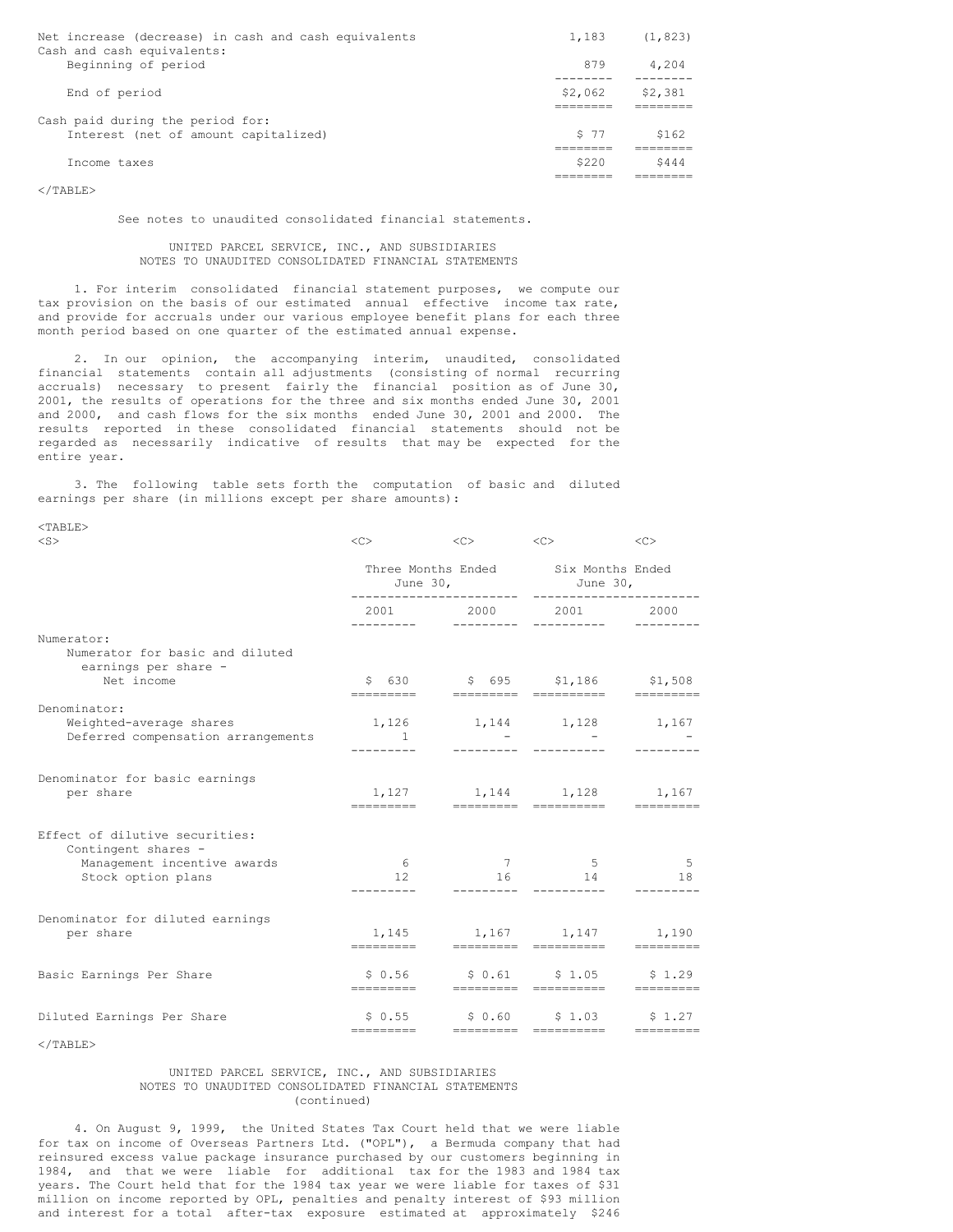On June 21, 2001, the United States Court of Appeals for the Eleventh Circuit reversed the Tax Court's decision. The case has been remanded to the Tax Court to consider alternative arguments raised by the parties, but the IRS has requested that the Eleventh Circuit reconsider its reversal in an en banc proceeding. We do not know whether the IRS request will be granted and, if the case is ultimately remanded what the outcome of the remanded proceedings will be.

The IRS has taken similar positions to that advanced in the Tax Court opinion for tax years subsequent to 1984. Tax years 1985 through 1990 currently are docketed in the Tax Court, although no trial date has been set pending resolution of the case that covers the 1984 year. Further, the IRS has issued a report asserting similar positions for the 1991 through 1994 tax years, and we expect the IRS to take similar positions for tax years 1995 through 1999. Based on the Tax Court opinion, we currently estimate that our total after-tax exposure for the tax years 1984 through 1999 could be as high as \$2.353 billion.

In our second quarter 1999 financial statements, we recorded a tax assessment charge of \$1.786 billion, which included an amount for related state tax liabilities. The charge included taxes of \$915 million and interest of \$871 million. This assessment resulted in a tax benefit of \$344 million related to the interest component of the assessment. As a result, our net charge to net income for the tax assessment was \$1.442 billion, increasing our total after-tax reserve at that time with respect to these matters to \$1.672 billion. The tax benefit of deductible interest was included in income taxes in 1999; however, since none of the income on which this tax assessment is based is our income, we did not classify the tax charge as income taxes.

We determined the size of our reserve with respect to these matters in accordance with accounting principles generally accepted in the United States of America based on our estimate of our most likely liability based on the Tax Court opinion. In making this determination, we concluded that, based on the Tax Court opinion, it was more likely that we would be required to pay taxes on income reported by OPL and interest, but that it was not probable that we would be required to pay any penalties and penalty interest. If penalties and penalty interest ultimately are determined to be payable, we would have to record an additional charge of up to \$681 million. Since the IRS has requested an en banc proceeding, we currently do not know what impact the Eleventh Circuit opinion will ultimately have on our previously recorded reserve for this matter.

## UNITED PARCEL SERVICE, INC., AND SUBSIDIARIES NOTES TO UNAUDITED CONSOLIDATED FINANCIAL STATEMENTS (continued)

Further, again as a result of the unfavorable Tax Court opinion, and in order to stop the potential accrual of additional interest that might ultimately be determined to be due to the IRS, on August 31, 1999, we deposited \$1.349 billion, and on August 8, 2000, we deposited an additional \$91 million, with the IRS related to these matters for the 1984 through 1994 tax years. We included the profit of the excess value package insurance program, using the IRS's methodology for calculating these amounts, for both 1998 and 1999 in filings we made with the IRS in 1999. In February 2000, we deposited \$339 million with the IRS related to these matters for the 1995 through 1997 tax years. These amounts will remain with the IRS pending further proceedings.

The excess value program that was the subject of the Tax Court opinion has been changed since September 1999. The revised arrangement should eliminate the issues considered by the Tax Court and the Eleventh Circuit related to OPL.

The IRS has proposed adjustments, unrelated to the OPL matters discussed above, regarding the allowance of deductions and certain losses, the characterization of expenses as capital rather than ordinary, the treatment of certain income and our entitlement to the investment tax credit and the research tax credit in the 1985 through 1990 tax years. The proposed adjustments would result in \$15 million in additional income tax expense. Also, the IRS has issued a report taking a similar position with respect to some of these issues for each of the years from 1991 through 1994. This report proposes adjustments that would result in \$155 million in additional income tax expense. For the 1985 through 1994 tax years, unpaid interest on these adjustments through June 30, 2001 could aggregate up to approximately \$400 million, after the benefit of related tax deductions. We expect that we will prevail on substantially all of these issues. Specifically, we believe that our practice of expensing the items that the IRS alleges should have been capitalized is consistent with the practices of other industry participants. The IRS may take similar positions with respect to some of these issues for each of the years 1995 through 2000. The IRS's proposed adjustments include penalties and penalty interest. We believe that the possibility that such penalties and penalty interest will be sustained is remote. We believe the eventual resolution of these issues will not result in a material adverse effect on our financial condition, results of operations or liquidity.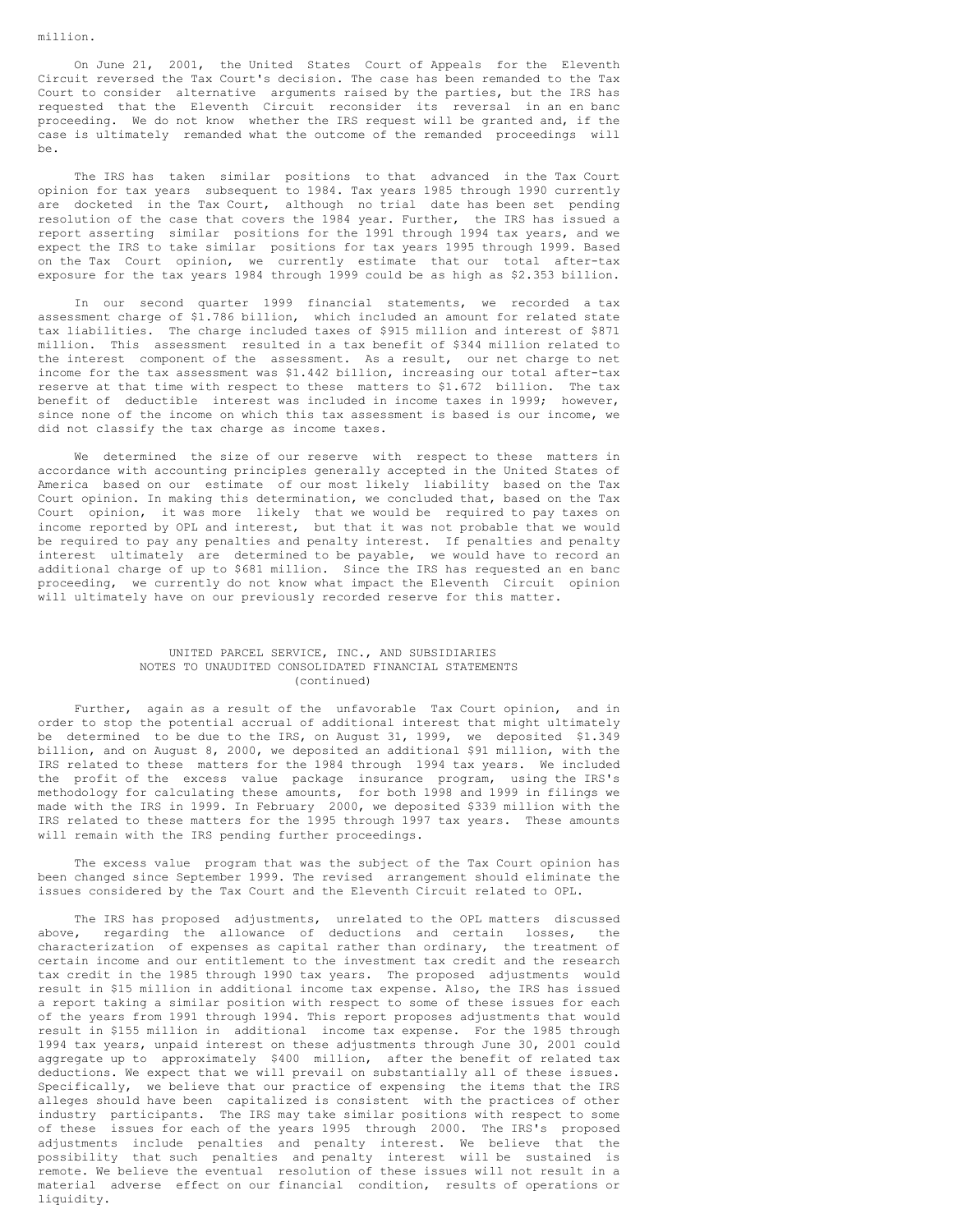We have been named as a defendant in 24 lawsuits that seek to hold us liable for the collection of premiums for excess value ("EV") package insurance in connection with package shipments since 1984. Based on a variety of state and federal tort, contract and statutory claims, these cases generally claim that we failed to remit collected EV premiums to an independent insurer; we failed to provide promised EV insurance; we acted as an insurer without complying with state insurance laws and regulations; and the price for EV insurance was excessive. We believe the allegations in these cases have no merit and intend to continue to defend them vigorously.

#### UNITED PARCEL SERVICE, INC., AND SUBSIDIARIES NOTES TO UNAUDITED CONSOLIDATED FINANCIAL STATEMENTS (continued)

These actions all developed after the August 9, 1999 Tax Court opinion. As discussed above, on June 21, 2001, the U.S. Court of Appeals for the Eleventh Circuit ruled in our favor and reversed the Tax Court opinion.

Twenty-two of these cases have been consolidated for pre-trial purposes in a multi-district litigation proceeding ("MDL Proceeding") in federal court in New York. Motions to dismiss these cases are pending in the MDL Proceeding. One case is in the process of being transferred to the MDL Proceeding.

The ultimate resolution of these cases cannot presently be determined.

The remaining case is pending in Madison County, Illinois (Triad Industries, Inc. v. UPS). We have entered into a proposed settlement of the Illinois case -- only with respect to Illinois EV shippers -- based in part on our desire to vigorously defend these actions in the single MDL Proceeding. We entered into the proposed settlement shortly before the Eleventh Circuit reversed the Tax Court decision on which these lawsuits are based. While expressly denying any and all liability, the proposed settlement would resolve the Illinois case. This proposed settlement has no impact on the claims pending in the MDL Proceeding regarding shippers in states other than Illinois.

Confirmation of this proposed settlement is subject to a fairness hearing, currently scheduled for November 2001, and a final court order. If the proposed settlement is approved, we would provide to qualifying settlement class members coupons toward the purchase of specified UPS services and pay attorneys' fees in an amount specified in, and subject to the terms and conditions of, the proposed settlement. The proposed settlement's ultimate cost to us will depend upon a number of factors. We do not believe this proposed settlement will have a material effect on our financial condition, results of operations or liquidity.

In addition, we are a defendant in various other lawsuits that arose in the normal course of business. We believe the eventual resolution of these cases will not result in a material effect on our financial condition, results of operations or liquidity.

5. We report our operations in three segments: U.S. domestic package operations, international package operations and non-package operations. Package operations represent our core business and are divided into regional operations around the world. Regional operations managers are responsible for both domestic and export operations within their geographic region. International package operations include shipments wholly outside the U.S. as well as shipments with either origin or distribution outside the U.S. Non-package operations, which include the UPS Logistics Group and the Forwarding and Brokerage Services unit, are distinct from package operations and are thus managed and reported separately.

# UNITED PARCEL SERVICE, INC., AND SUBSIDIARIES NOTES TO UNAUDITED CONSOLIDATED FINANCIAL STATEMENTS (continued)

Segment information for the three and six months ended June 30 is as follows (in millions):

|                       | Three Months Ended<br>June 30, |         | Six Months Ended<br>June 30, |          |  |
|-----------------------|--------------------------------|---------|------------------------------|----------|--|
|                       | 2001                           | 2000    | 2001                         | 2000     |  |
| Revenue:              |                                |         |                              |          |  |
| U.S. domestic package | \$5,981                        | \$5,890 | \$11,957                     | \$11,731 |  |
| International package | 1,050                          | 1,008   | 2,124                        | 1,998    |  |
| Non-package           | 535                            | 386     | 995                          | 775      |  |
| Consolidated          | \$7,566                        | \$7,284 | \$15,076                     | \$14,504 |  |
| Operating profit:     |                                |         |                              |          |  |
| U.S. domestic package | \$966                          | \$1,024 | \$1,811                      | \$1,907  |  |
| International package | 24                             | 74      | 63                           | 132      |  |
| Non-package           | 51                             | 63      | 111                          | 189      |  |
| Consolidated          | \$1.041                        | \$1,161 | \$1,985                      | \$2,228  |  |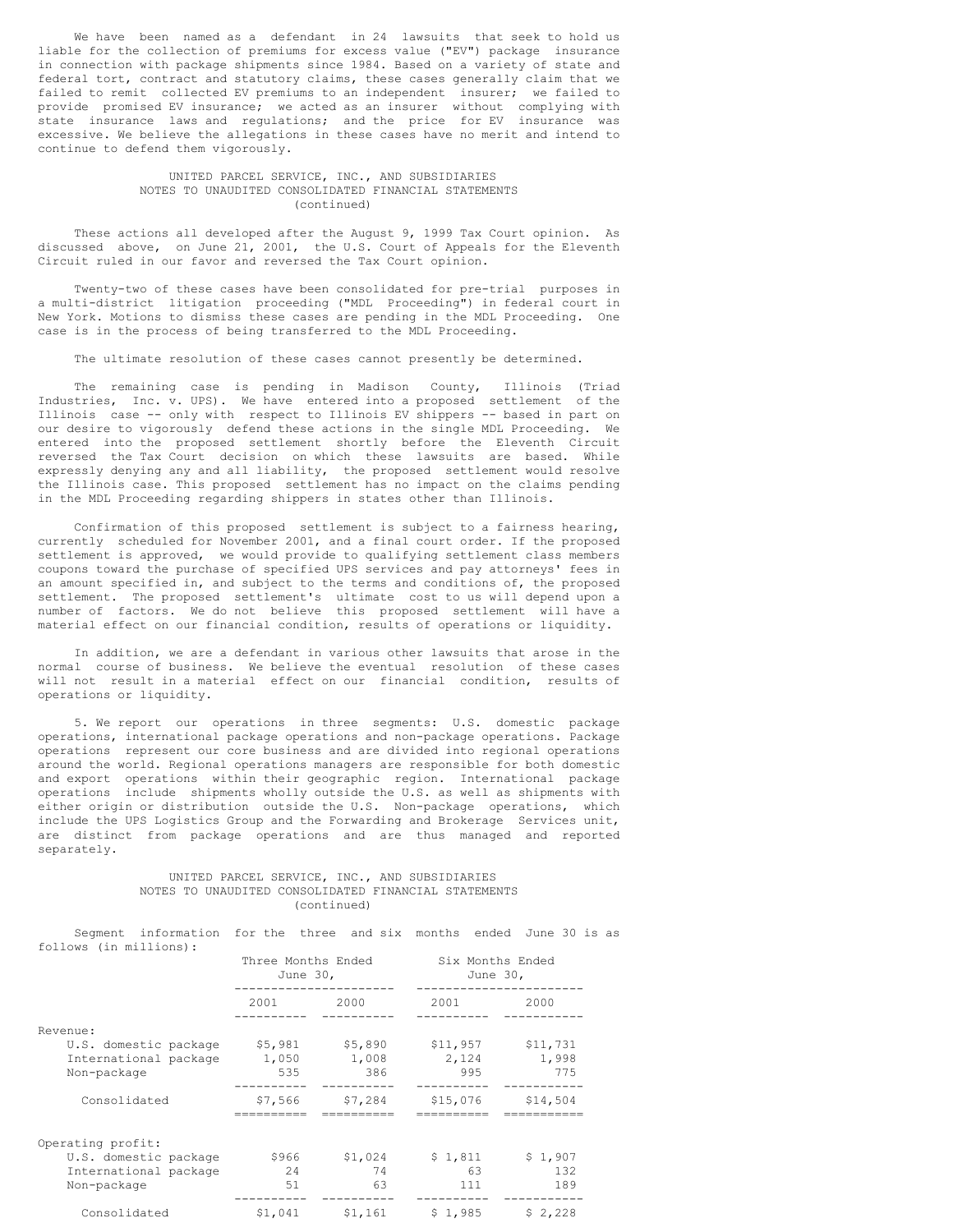Forwarding and Brokerage Services revenues are recorded in the non-package operating segment net of certain third party transportation costs, which totaled \$81 million for the three and six months ending June 30, 2001. These costs did not exist for reporting periods prior to June 30, 2001.

Non-package operating profit included \$29 and \$30 million for the three months ended June 30, 2001 and 2000, respectively, and \$56 and \$57 million for the six months ended June 30, 2001 and 2000, respectively, of intersegment profit, with a corresponding amount of operating expense, which reduces operating profit included in the U.S. domestic package segment. Non-package operating profit also included a \$49 million gain for the six months ended June 30, 2000 from the sale of our UPS Truck Leasing subsidiary.

6. The major components of other operating expenses for the three and six months ended June 30 are as follows (in millions):

|                               |         | Three Months Ended<br>June 30, | Six Months Ended<br>June 30, |         |  |
|-------------------------------|---------|--------------------------------|------------------------------|---------|--|
|                               | 2001    | 2000                           | 2001                         | 2000    |  |
| Repairs and maintenance       | \$261   | \$241                          | \$523                        | \$480   |  |
| Depreciation and amortization | 338     | 287                            | 656                          | 570     |  |
| Purchased transportation      | 462     | 466                            | 965                          | 900     |  |
| Fuel                          | 244     | 210                            | 491                          | 448     |  |
| Other occupancy               | 119     | 91                             | 262                          | 198     |  |
| Other expenses                | 832     | 786                            | 1,674                        | 1,563   |  |
|                               |         |                                |                              |         |  |
| Consolidated                  | \$2,256 | \$2,081                        | \$4,571                      | \$4,159 |  |
|                               |         |                                |                              |         |  |

UNITED PARCEL SERVICE, INC., AND SUBSIDIARIES NOTES TO UNAUDITED CONSOLIDATED FINANCIAL STATEMENTS (continued)

7. During the second quarter, we acquired substantially all of the assets of Mail Boxes Etc. ("MBE") in a cash transaction valued at approximately \$185 million. MBE is the world's largest franchisor of independently owned and operated business, communication, and shipping centers worldwide. The acquisition, which closed on April 30, 2001, was accounted for as a purchase. MBE's revenues are included in the non-package segment from the date of acquisition.

On May 24, 2001, we completed our acquisition of Fritz Companies, Inc. ("Fritz") in a transaction valued at approximately \$463 million. Fritz is a freight forwarding, customs brokerage and logistics concern. The acquisition, accounted for as a purchase, involved the exchange of 7.4 million shares of UPS class B common stock for all of the outstanding common shares of Fritz. Each outstanding and unexercised stock option granted by Fritz was converted into an option to purchase UPS class A common stock based upon the agreed-upon exchange ratio. Fritz's revenues are included in the non-package segment and constitute a substantial portion of our Forwarding and Brokerage Services unit as discussed in Note 5.

On August 7, 2001, we completed our acquisition of First International Bancorp, Inc. ("First International"). First International offers a variety of structured trade finance, commercial and government-backed lending products. First International will operate as a subsidiary of UPS Capital Corporation, the finance subsidiary of UPS. The total value of the transaction was approximately \$59 million, with an additional \$8 million held in escrow pending the outcome of certain contingencies. The acquisition, accounted for as a purchase, involved the exchange of 1.1 million shares (including shares held in escrow) of UPS class B common stock for all of the outstanding shares of First International. In addition, we issued options to purchase shares of UPS Class A common stock in substitution for options issued by First International pursuant to its stock option plans and other agreements. First International's revenues will be included in the non-package segment.

In addition, we completed six other acquisitions in the first six months of 2001. These six transactions, which were accounted for using the purchase method of accounting, were completed through the payment of cash and issuance of notes payable. The aggregate purchase value of these transactions was \$153 million. Pro forma results of operations have not been presented for any of the acquisitions because the effects of these transactions were not material to us individually or in the aggregate.

## UNITED PARCEL SERVICE, INC., AND SUBSIDIARIES NOTES TO UNAUDITED CONSOLIDATED FINANCIAL STATEMENTS (continued)

8. The Financial Accounting Standards Board (FASB) issued Statement No. 133, "Accounting for Derivative Instruments and Hedging Activities" ("FAS 133"), as amended by Statements No. 137 and No. 138, which became effective for UPS on January 1, 2001. Under FAS 133, as amended, all derivative instruments are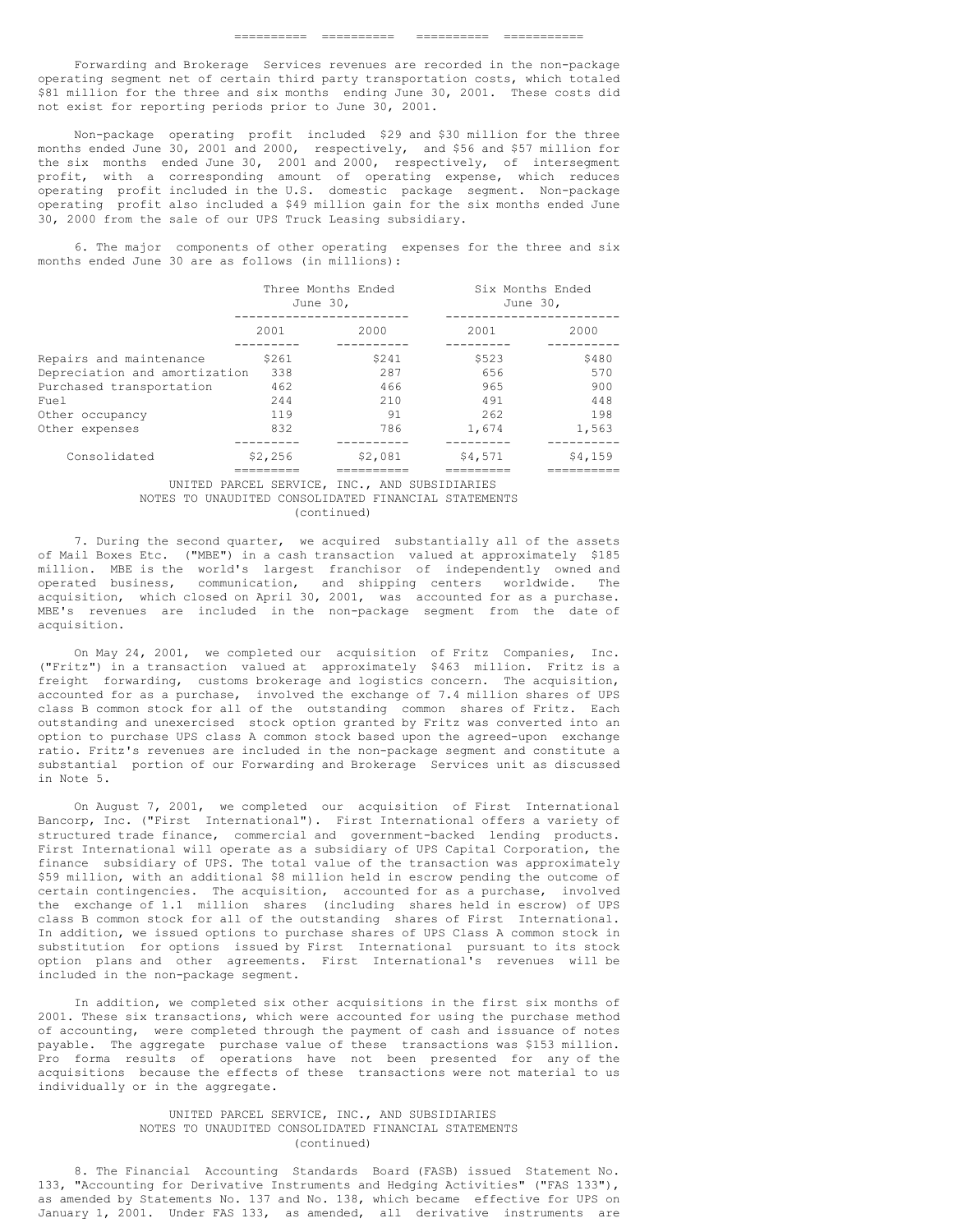recognized on the balance sheet at fair value, and changes in the fair values of such instruments are recognized in earnings unless the derivatives qualify as hedges of future cash flows. For derivatives qualifying as hedges of future cash flows, the effective portion of changes in fair value is recorded temporarily in accumulated other comprehensive income (OCI), then recognized in earnings along with the related effects of the hedged items. Any ineffective portion of hedges is reported in earnings as it occurs.

The nature of our business activities necessarily involves the management of various financial and market risks, including those related to changes in commodity prices, foreign currency exchange rates, interest rates, and equity prices. As discussed more fully in note 13, "Derivative Instruments and Risk Management," to our consolidated financial statements contained in our Annual Report on Form 10-K for the year ended December 31, 2000, we use derivative financial instruments to mitigate or eliminate certain of those risks. The January 1, 2001 accounting change described above affected only the pattern and timing of non-cash accounting recognition.

At January 1, 2001, our financial statements were adjusted to record a cumulative effect of adopting this accounting pronouncement, as follows:

|  | n milions |  |
|--|-----------|--|
|--|-----------|--|

|                                                                   | Earnings      | OCI          |
|-------------------------------------------------------------------|---------------|--------------|
| Adjustment to fair value of derivatives (a)<br>Income tax effects | \$ (42)<br>16 | \$37<br>(14) |
| Total                                                             | \$(26)        | \$23         |
| Effect on diluted earnings per share (a)                          | \$(0.03)      |              |

(a) For earnings effect, amount shown is net of adjustment to hedged items.

The cumulative effect on earnings was primarily comprised of marking to market the time value of option contracts used in commodity and foreign currency hedging. This accounting change did not involve cash, and we believe that it will not have a material effect on our financial condition, results of operations, or liquidity.

The cumulative effect on OCI was primarily attributable to marking to market swap contracts used as hedges of anticipated foreign currency cash flows and anticipated purchases of energy products.

9. Certain prior period amounts have been reclassified to conform to the current period presentation.

Item 2. Management's Discussion and Analysis of Financial Condition and Results of Operations

Three Months Ended June 30, 2001 and 2000 - -----------------------------------------

The following tables set forth information showing the change in revenue, average daily package volume and average revenue per piece, both in dollars or amounts and in percentage terms:

|                                             | Three Months Ended<br>June $30$ , |                   | Change     |                         |
|---------------------------------------------|-----------------------------------|-------------------|------------|-------------------------|
|                                             |                                   | 2001 2000         | Ŝ          | $\mathbb{S}^2$          |
| Revenue (in millions):                      |                                   |                   |            |                         |
| U.S. domestic package:                      |                                   |                   |            |                         |
| Next Day Air                                |                                   | $$1,383$ $$1,412$ |            | $$(29)$ $(2.1)$ %       |
| Deferred                                    |                                   | 711 690           |            | 21 3.0                  |
| Ground                                      |                                   | 3,887 3,788       | 99         | 2.6                     |
| Total U.S. domestic package                 |                                   | 5,981 5,890       | 91 —       | 1.5                     |
| International package<br>Domestic           | 220                               | 222               |            |                         |
| Export                                      | 729                               | 707               |            | $(2)$ $(0.9)$<br>22 3.1 |
| Cargo                                       | 101                               | 79                |            | 22 27.8                 |
|                                             |                                   |                   |            |                         |
| Total International package<br>Non-package: | 1,050                             | 1,008             | 42.        | 4.2                     |
| UPS Logistics Group                         | 308                               | 219               | 89         | 40.6                    |
| Forwarding and Brokerage Services 78        |                                   | 15                | 63         | 420.0                   |
| Other                                       | 149                               | 152               |            | $(3)$ $(2.0)$           |
| Total Non-package                           | 535                               | 386               |            | 149 38.6                |
| Consolidated                                |                                   | \$7,566 \$7,284   | \$282      | 3.9%                    |
|                                             |                                   |                   | ---------- |                         |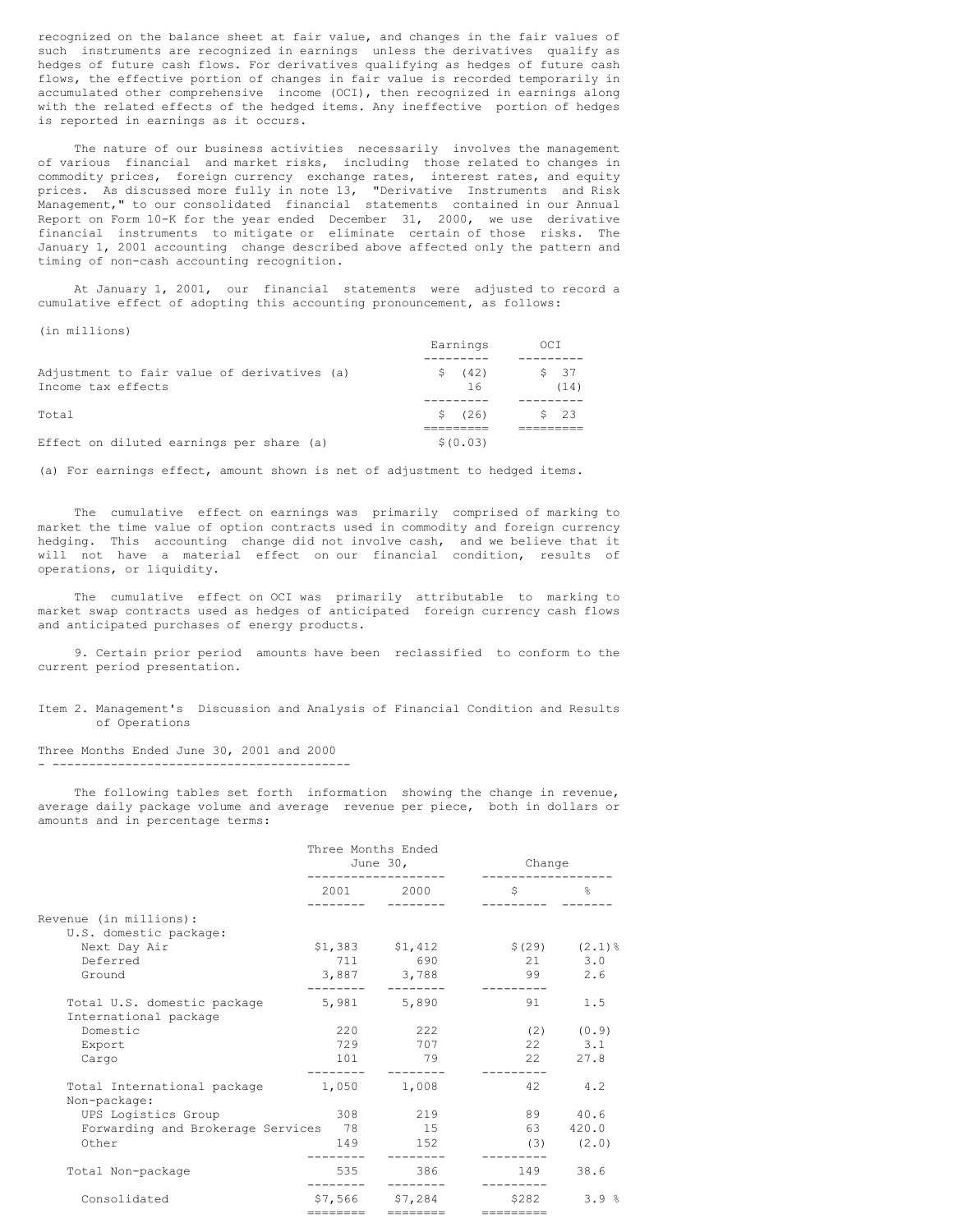| (in thousands):                                                                     |                            |                                                   | $_{\rm \#}$                                                                            |             |
|-------------------------------------------------------------------------------------|----------------------------|---------------------------------------------------|----------------------------------------------------------------------------------------|-------------|
| U.S. domestic package:<br>Next Day Air<br>Deferred<br>Ground                        |                            | 1, 112 1, 113<br>874 852<br>10,000 10,135         | (1)<br>22 2.6<br>$(135)$ $(1.3)$                                                       | $(0.1)$ %   |
| Total U.S. domestic package<br>International package:                               |                            | 11,986 12,100                                     | $(114)$ $(0.9)$                                                                        |             |
| Domestic<br>Export                                                                  | 775<br>399                 | 749<br>360                                        | 26<br>39                                                                               | 3.5<br>10.8 |
| Total International package                                                         | ---------                  | 1,174 1,109<br>$- - - - - - - -$                  | 65 65                                                                                  | 5.9         |
| Consolidated                                                                        | 13,160 13,209<br>--------- | ---------                                         | (49)                                                                                   | $(0.4)$ $%$ |
| Operating days in period                                                            | 64                         | 64                                                |                                                                                        |             |
| Average Revenue Per Piece:                                                          |                            |                                                   | \$                                                                                     |             |
| U.S. domestic package:                                                              |                            |                                                   |                                                                                        |             |
| Next Day Air<br>Deferred<br>Ground<br>Total U.S. domestic package                   | 6.07                       | 12.71 12.65<br>5.84<br>7.80 7.61                  | $$19.43$ $$19.82$ $$(0.39)$ $(2.0)$ <sup>§</sup><br>$0.06$ 0.5<br>0.23<br>0.19         | 3.9<br>2.5  |
| International:<br>Domestic<br>Export<br>Total International package<br>Consolidated | \$8.23                     | 4.44 4.63<br>28.55 30.69<br>12.63 13.09<br>\$8.07 | $(0.19)$ $(4.1)$<br>$(2.14)$ $(7.0)$<br>$(0.46)$ $(3.5)$<br>$$0.16$ 2.0 %<br>_________ |             |

Average Daily Package Volume

#### Management's Discussion and Analysis of Financial Condition and Results of Operations (continued)

Despite the continued weakness of the U.S. economy, U.S. domestic package operations produced a 1.5% increase in revenue over the prior year. This increase was driven by a 2.5% improvement in average revenue per piece, offset by a 0.9% decrease in our average daily volume.

The increase in international package revenue was due primarily to volume growth for export products, offset by a decline in the revenue per piece for these products, along with an increase in cargo revenue associated with our acquisition of Challenge Air in 2000. Overall, average daily package volume increased almost 6% for international operations, with our export products still increasing at double-digit rates.

The increase in non-package revenue of over 38% resulted primarily from the impact of acquisitions as well as continued growth of the UPS Logistics Group. Growth in our UPS Logistics Group was led by our supply chain management and service parts logistics offerings. We are also now separately reporting revenue amounts for our Forwarding and Brokerage Services unit, which consists primarily of Fritz along with several other brokerage and cargo entities.

Operating expenses increased by \$402 million, or 6.6%. The \$227 million increase in compensation and benefits expenses was driven significantly by growth in the non-package segment including recent acquisitions. Other operating expenses increased \$175 million due largely to higher fuel costs, increases in depreciation and amortization expenses, and growth in the non-package segment. Excluding our non-package segment, operating expenses increased 4.2%.

Our operating margin decreased from 15.9% during the second quarter of 2000 to 13.8% during the second quarter of 2001. The margin improved from the first quarter results of 12.6% due in part to an increased focus on controlling costs in response to the slowing economy.

The following table sets forth information showing the change in operating profit, both in dollars (in millions) and in percentage terms:

| Operating Segment                                             | Three Months Ended<br>June 30. |                     | Change                     |                                 |
|---------------------------------------------------------------|--------------------------------|---------------------|----------------------------|---------------------------------|
|                                                               | 2001                           | 2000                | S                          | 옹                               |
| U.S. domestic package<br>International package<br>Non-package | \$966<br>2.4<br>51             | \$1.024<br>74<br>63 | (58)<br>S.<br>(50)<br>(12) | $(5.7)$ $%$<br>(67.6)<br>(19.0) |
| Consolidated Operating Profit                                 | \$1.041                        | \$1,161             | \$(120)                    | $(10.3)$ %                      |

U.S. domestic package operating profit decreased \$58 million due to the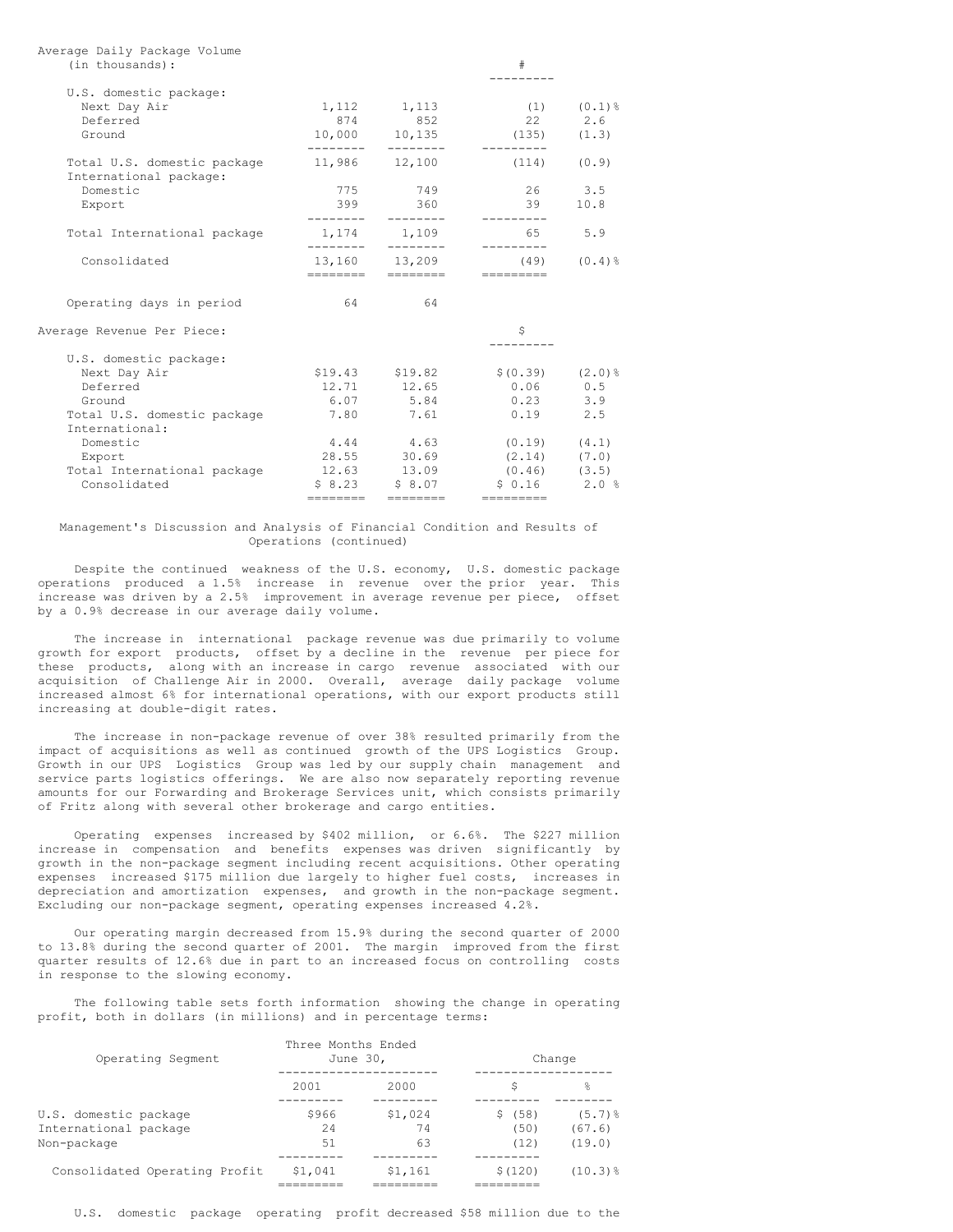#### Management's Discussion and Analysis of Financial Condition and Results of Operations (continued)

The decline in the operating profit of our international package operations resulted primarily from below plan revenues, including cargo, matched with increased expenses, particularly those expenses associated with aircraft used in this segment (maintenance, rental and fuel).

The decrease in non-package operating profit is due primarily to integration costs and goodwill amortization associated with our more recent acquisitions.

Net income of \$630 million for the second quarter of 2001 decreased by \$65 million from the second quarter of 2000 primarily due to reduced operating profit. Corresponding diluted earnings per share decreased from \$0.60 in 2000 to \$0.55 in 2001.

Management's Discussion and Analysis of Financial Condition and Results of Operations (continued)

#### Six Months Ended June 30, 2001 and 2000 - ---------------------------------------

The following table sets forth information showing the change in revenue, average daily package volume and average revenue per piece, both in dollars and in percentage terms:

|                                                         | Six Months Ended<br>June $30$ ,<br>--------------------- |                                                                                                                                                                                                                                                                                                                                                                                                                                                                                                                                                                                                                                                                                                                                          | Change<br>__________________                                                                                                                                                                                                                                                                                                                                                                                                                                                                         |             |
|---------------------------------------------------------|----------------------------------------------------------|------------------------------------------------------------------------------------------------------------------------------------------------------------------------------------------------------------------------------------------------------------------------------------------------------------------------------------------------------------------------------------------------------------------------------------------------------------------------------------------------------------------------------------------------------------------------------------------------------------------------------------------------------------------------------------------------------------------------------------------|------------------------------------------------------------------------------------------------------------------------------------------------------------------------------------------------------------------------------------------------------------------------------------------------------------------------------------------------------------------------------------------------------------------------------------------------------------------------------------------------------|-------------|
|                                                         | 2001 2000                                                | ---------                                                                                                                                                                                                                                                                                                                                                                                                                                                                                                                                                                                                                                                                                                                                | $\mathsf{S}$ and $\mathsf{S}$<br>---------                                                                                                                                                                                                                                                                                                                                                                                                                                                           |             |
| Revenue (in millions):                                  |                                                          |                                                                                                                                                                                                                                                                                                                                                                                                                                                                                                                                                                                                                                                                                                                                          |                                                                                                                                                                                                                                                                                                                                                                                                                                                                                                      |             |
| U.S. domestic package:                                  |                                                          |                                                                                                                                                                                                                                                                                                                                                                                                                                                                                                                                                                                                                                                                                                                                          |                                                                                                                                                                                                                                                                                                                                                                                                                                                                                                      |             |
| Next Day Air                                            |                                                          | $$2,766$ $$2,793$                                                                                                                                                                                                                                                                                                                                                                                                                                                                                                                                                                                                                                                                                                                        | \$(27)                                                                                                                                                                                                                                                                                                                                                                                                                                                                                               | $(1.0)$ %   |
| Deferred                                                | 1,427                                                    | 1,384                                                                                                                                                                                                                                                                                                                                                                                                                                                                                                                                                                                                                                                                                                                                    | 43                                                                                                                                                                                                                                                                                                                                                                                                                                                                                                   | 3.1         |
| Ground                                                  | ----------                                               | 7,764 7,554<br>----------                                                                                                                                                                                                                                                                                                                                                                                                                                                                                                                                                                                                                                                                                                                | 210<br>$- - - - - - - -$                                                                                                                                                                                                                                                                                                                                                                                                                                                                             | 2.8         |
| Total U.S. domestic package<br>International package:   |                                                          | 11,957 11,731                                                                                                                                                                                                                                                                                                                                                                                                                                                                                                                                                                                                                                                                                                                            | 226                                                                                                                                                                                                                                                                                                                                                                                                                                                                                                  | 1.9         |
| Domestic                                                | 452                                                      | 455                                                                                                                                                                                                                                                                                                                                                                                                                                                                                                                                                                                                                                                                                                                                      | (3)                                                                                                                                                                                                                                                                                                                                                                                                                                                                                                  | (0.7)       |
| Export                                                  | 1,477                                                    | 1,389                                                                                                                                                                                                                                                                                                                                                                                                                                                                                                                                                                                                                                                                                                                                    | 88                                                                                                                                                                                                                                                                                                                                                                                                                                                                                                   | 6.3         |
| Cargo                                                   | 195<br>---------                                         | 154<br>---------                                                                                                                                                                                                                                                                                                                                                                                                                                                                                                                                                                                                                                                                                                                         | 41<br>--------                                                                                                                                                                                                                                                                                                                                                                                                                                                                                       | 26.6        |
| Total International package 2,124 1,998<br>Non-package: |                                                          |                                                                                                                                                                                                                                                                                                                                                                                                                                                                                                                                                                                                                                                                                                                                          | 126                                                                                                                                                                                                                                                                                                                                                                                                                                                                                                  | 6.3         |
| UPS Logistics Group                                     | 612                                                      | 428                                                                                                                                                                                                                                                                                                                                                                                                                                                                                                                                                                                                                                                                                                                                      | 184                                                                                                                                                                                                                                                                                                                                                                                                                                                                                                  | 43.0        |
| Forwarding and Brokerage Services 103                   |                                                          | 48                                                                                                                                                                                                                                                                                                                                                                                                                                                                                                                                                                                                                                                                                                                                       | 55                                                                                                                                                                                                                                                                                                                                                                                                                                                                                                   | 114.6       |
| Other                                                   | 280                                                      | 299                                                                                                                                                                                                                                                                                                                                                                                                                                                                                                                                                                                                                                                                                                                                      | (19)                                                                                                                                                                                                                                                                                                                                                                                                                                                                                                 | (6.4)       |
| Total Non-package                                       | ---------<br>995                                         | ----------<br>775                                                                                                                                                                                                                                                                                                                                                                                                                                                                                                                                                                                                                                                                                                                        | --------<br>220                                                                                                                                                                                                                                                                                                                                                                                                                                                                                      | 28.4        |
| Consolidated                                            | ----------                                               | ----------                                                                                                                                                                                                                                                                                                                                                                                                                                                                                                                                                                                                                                                                                                                               | --------<br>\$572<br>$\begin{tabular}{ll} \multicolumn{2}{c}{\textbf{m}} & \multicolumn{2}{c}{\textbf{m}} & \multicolumn{2}{c}{\textbf{m}} & \multicolumn{2}{c}{\textbf{m}} & \multicolumn{2}{c}{\textbf{m}} & \multicolumn{2}{c}{\textbf{m}} & \multicolumn{2}{c}{\textbf{m}} & \multicolumn{2}{c}{\textbf{m}} & \multicolumn{2}{c}{\textbf{m}} & \multicolumn{2}{c}{\textbf{m}} & \multicolumn{2}{c}{\textbf{m}} & \multicolumn{2}{c}{\textbf{m}} & \multicolumn{2}{c}{\textbf{m}} & \multicolumn$ | 3.9%        |
| Average Daily Package Volume<br>(in thousands):         |                                                          |                                                                                                                                                                                                                                                                                                                                                                                                                                                                                                                                                                                                                                                                                                                                          | #<br>--------                                                                                                                                                                                                                                                                                                                                                                                                                                                                                        |             |
| U.S. domestic package:                                  |                                                          |                                                                                                                                                                                                                                                                                                                                                                                                                                                                                                                                                                                                                                                                                                                                          |                                                                                                                                                                                                                                                                                                                                                                                                                                                                                                      |             |
| Next Day Air                                            | 1,109                                                    | 1,092                                                                                                                                                                                                                                                                                                                                                                                                                                                                                                                                                                                                                                                                                                                                    | 17                                                                                                                                                                                                                                                                                                                                                                                                                                                                                                   | 1.6%        |
| Deferred                                                | 881                                                      | 854                                                                                                                                                                                                                                                                                                                                                                                                                                                                                                                                                                                                                                                                                                                                      | 27                                                                                                                                                                                                                                                                                                                                                                                                                                                                                                   | $3 \cdot 2$ |
| Ground                                                  | ---------                                                | 10,096 10,118<br>----------                                                                                                                                                                                                                                                                                                                                                                                                                                                                                                                                                                                                                                                                                                              | (22)<br>--------                                                                                                                                                                                                                                                                                                                                                                                                                                                                                     | (0.2)       |
| Total U.S. domestic packag<br>International package:    | 12,086                                                   | 12,064                                                                                                                                                                                                                                                                                                                                                                                                                                                                                                                                                                                                                                                                                                                                   | 22                                                                                                                                                                                                                                                                                                                                                                                                                                                                                                   | 0.2         |
| Domestic                                                | 789                                                      | 752                                                                                                                                                                                                                                                                                                                                                                                                                                                                                                                                                                                                                                                                                                                                      | 37                                                                                                                                                                                                                                                                                                                                                                                                                                                                                                   | 4.9         |
| Export                                                  | 399                                                      | 351                                                                                                                                                                                                                                                                                                                                                                                                                                                                                                                                                                                                                                                                                                                                      | 48                                                                                                                                                                                                                                                                                                                                                                                                                                                                                                   | 13.7        |
| Total International package                             | ----------<br>1,188                                      | ----------<br>1,103                                                                                                                                                                                                                                                                                                                                                                                                                                                                                                                                                                                                                                                                                                                      | --------<br>85                                                                                                                                                                                                                                                                                                                                                                                                                                                                                       | 7.7         |
| Consolidated                                            | ----------                                               | ----------<br>13, 274 13, 167                                                                                                                                                                                                                                                                                                                                                                                                                                                                                                                                                                                                                                                                                                            | --------<br>107                                                                                                                                                                                                                                                                                                                                                                                                                                                                                      | 0.8%        |
|                                                         | =========                                                | $\qquad \qquad \Rightarrow \qquad \qquad \Rightarrow \qquad \qquad \Rightarrow \qquad \qquad \Rightarrow \qquad \qquad \Rightarrow \qquad \qquad \Rightarrow \qquad \qquad \Rightarrow \qquad \qquad \Rightarrow \qquad \qquad \Rightarrow \qquad \qquad \Rightarrow \qquad \qquad \Rightarrow \qquad \qquad \Rightarrow \qquad \qquad \Rightarrow \qquad \qquad \Rightarrow \qquad \qquad \Rightarrow \qquad \qquad \Rightarrow \qquad \qquad \Rightarrow \qquad \qquad \Rightarrow \qquad \qquad \Rightarrow \qquad \qquad \Rightarrow \qquad \qquad \Rightarrow \qquad \qquad \Rightarrow \qquad \qquad \Rightarrow \qquad \qquad \Rightarrow \qquad \qquad \Rightarrow \qquad \qquad \Rightarrow \qquad \qquad \Rightarrow \qquad \$ | $\begin{tabular}{ll} \multicolumn{2}{c}{\textbf{m}} & \multicolumn{2}{c}{\textbf{m}} & \multicolumn{2}{c}{\textbf{m}} & \multicolumn{2}{c}{\textbf{m}} & \multicolumn{2}{c}{\textbf{m}} & \multicolumn{2}{c}{\textbf{m}} & \multicolumn{2}{c}{\textbf{m}} & \multicolumn{2}{c}{\textbf{m}} & \multicolumn{2}{c}{\textbf{m}} & \multicolumn{2}{c}{\textbf{m}} & \multicolumn{2}{c}{\textbf{m}} & \multicolumn{2}{c}{\textbf{m}} & \multicolumn{2}{c}{\textbf{m}} & \multicolumn$                      |             |
| Operating days in period                                | 128 — 128                                                | 129                                                                                                                                                                                                                                                                                                                                                                                                                                                                                                                                                                                                                                                                                                                                      |                                                                                                                                                                                                                                                                                                                                                                                                                                                                                                      |             |
| Average Revenue Per Piece:                              |                                                          |                                                                                                                                                                                                                                                                                                                                                                                                                                                                                                                                                                                                                                                                                                                                          | \$                                                                                                                                                                                                                                                                                                                                                                                                                                                                                                   |             |
| U.S. domestic package:                                  |                                                          |                                                                                                                                                                                                                                                                                                                                                                                                                                                                                                                                                                                                                                                                                                                                          |                                                                                                                                                                                                                                                                                                                                                                                                                                                                                                      |             |
| Next Day Air                                            | \$19.49                                                  | \$19.83                                                                                                                                                                                                                                                                                                                                                                                                                                                                                                                                                                                                                                                                                                                                  | \$ (0.34)                                                                                                                                                                                                                                                                                                                                                                                                                                                                                            | $(1.7)$ %   |
| Deferred                                                | 12.65                                                    | 12.56                                                                                                                                                                                                                                                                                                                                                                                                                                                                                                                                                                                                                                                                                                                                    | 0.09                                                                                                                                                                                                                                                                                                                                                                                                                                                                                                 | 0.7         |
| Ground                                                  | 6.01                                                     | 5.79                                                                                                                                                                                                                                                                                                                                                                                                                                                                                                                                                                                                                                                                                                                                     | 0.22                                                                                                                                                                                                                                                                                                                                                                                                                                                                                                 | 3.8         |
| Total U.S. domestic package<br>International.           | 7.73                                                     | 7.54                                                                                                                                                                                                                                                                                                                                                                                                                                                                                                                                                                                                                                                                                                                                     | 0.19                                                                                                                                                                                                                                                                                                                                                                                                                                                                                                 | 2.5         |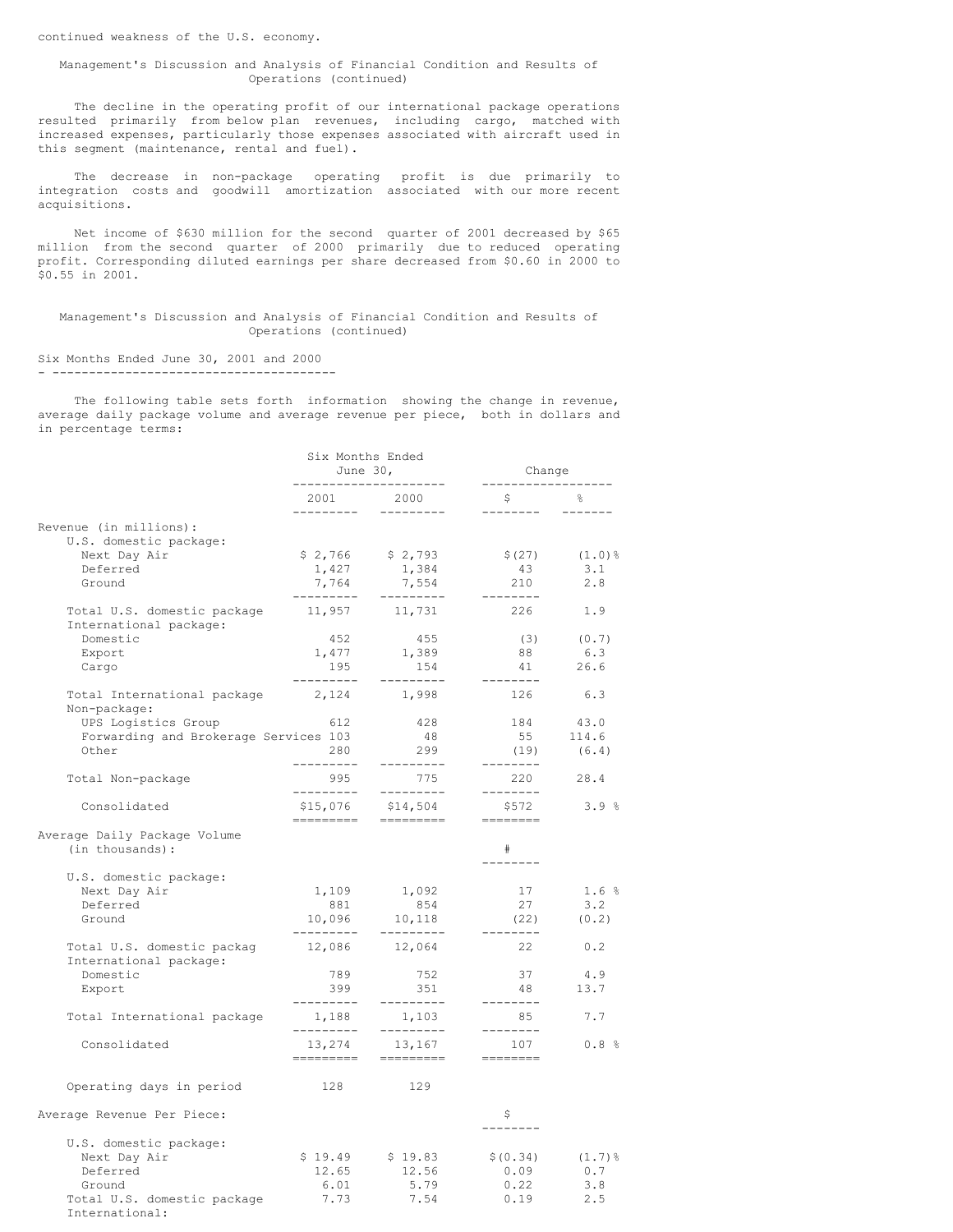| Consolidated                | \$8.17 | 5, 7, 99 | $S_0$ 0.18 | 2.3%  |
|-----------------------------|--------|----------|------------|-------|
| Total International package | 12.69  | 12.96    | (0.27)     | (2.1) |
| Export                      | 28.92  | 30.68    | (1.76)     | (5.7) |
| Domestic                    | 4.48   | 4.69     | (0.21)     | (4.5) |
|                             |        |          |            |       |

## Management's Discussion and Analysis of Financial Condition and Results of Operations (continued)

U.S. domestic package revenue increased almost 2% primarily due to revenue per piece improvements in our Ground products. Our Deferred Air products also contributed to this increase; however, our Next Day Air revenue was down slightly as the decline in revenue per piece has exceeded our volume gains. Our total U.S. domestic average daily volume increased 0.2% to approximately 12.1 million packages per day. Also affecting the period comparison was one extra operating day in the first six months of 2000 compared to the first six months of 2001. On a per day basis, revenue for this segment was up 2.7%.

During the first quarter of 2001, we increased rates for standard ground shipments an average of 3.1% for commercial deliveries. The ground residential charge increased \$0.05 to \$1.05 over the commercial ground rate, with an additional delivery area surcharge of \$1.50 added to certain less accessible areas. In addition, we increased rates for UPS Next Day Air, UPS Next Day Air Saver, UPS 2nd Day Air, and 3 Day Select an average of 3.7%. The surcharge for UPS Next Day Air Early A.M. increased to \$27.50. Rates for international shipments originating in the United States (Worldwide Express, Worldwide Express Plus, UPS Worldwide Expedited and UPS International Standard service) increased by 2.9%. Rate changes for shipments originating outside the U.S. were made throughout the past year and varied by geographic market. In addition, all package rates during the six months included a 1.25% fuel surcharge that was put in place August 7, 2000.

The increase in international package revenue was due primarily to volume growth for our export products, offset by a decline in the revenue per piece for these products. This decline in revenue per piece is consistent with previously reported trends and was primarily due to currency fluctuations, particularly a decline in the value of the Euro relative to the U.S. dollar. Overall average daily package volume increased 7.7% for international operations, with our export products increasing at 13.7%. The average revenue increase for this segment on a per day basis was 7.1%.

The increase in non-package revenue of over 28% resulted primarily from the impact of acquisitions, as well as the continued growth of the UPS Logistics Group.

Operating expenses increased by \$815 million, or 6.6%, split almost evenly between compensation and benefits (\$403 million) and other operating expenses (\$412 million). The increase was due to a number of factors (i.e., depreciation/amortization, fuel, purchased transportation) and also included growth in the non-package segment. Excluding our non-package segment, operating expenses increased 4.4%.

#### Management's Discussion and Analysis of Financial Condition and Results of Operations (continued)

Our operating margin declined from 15.4% during the first six months of 2000 to 13.2% during the same period in 2001. This decline continues the trend we began reporting in the fourth quarter of 2000 as the economy began to weaken.

The following table sets forth information showing the change in operating profit, both in dollars and in percentage terms:

| Operating Segment                                             | Six Months Ended<br>June 30, |                       | Change                 |                                 |
|---------------------------------------------------------------|------------------------------|-----------------------|------------------------|---------------------------------|
|                                                               | 2001                         | 2000                  | S                      | š                               |
| U.S. domestic package<br>International package<br>Non-package | \$1,811<br>63<br>111         | \$1,907<br>132<br>189 | \$(96)<br>(69)<br>(78) | $(5.0)$ $%$<br>(52.3)<br>(41.3) |
| Consolidated Operating Profit                                 | \$1,985                      | \$2,228               | \$(243)                | $(10.9)$ $%$                    |

U.S. domestic package operating profit decreased by \$96 million primarily due to the declining economy experienced during 2001.

The decline in the operating profit of our international package operations resulted primarily from below plan revenues, including cargo, matched with increased expenses, particularly those expenses associated with aircraft used in this segment (maintenance, rental and fuel).

The decrease in non-package operating profit is partially due to the \$49 million gain we recognized from the sale of our UPS Truck Leasing subsidiary in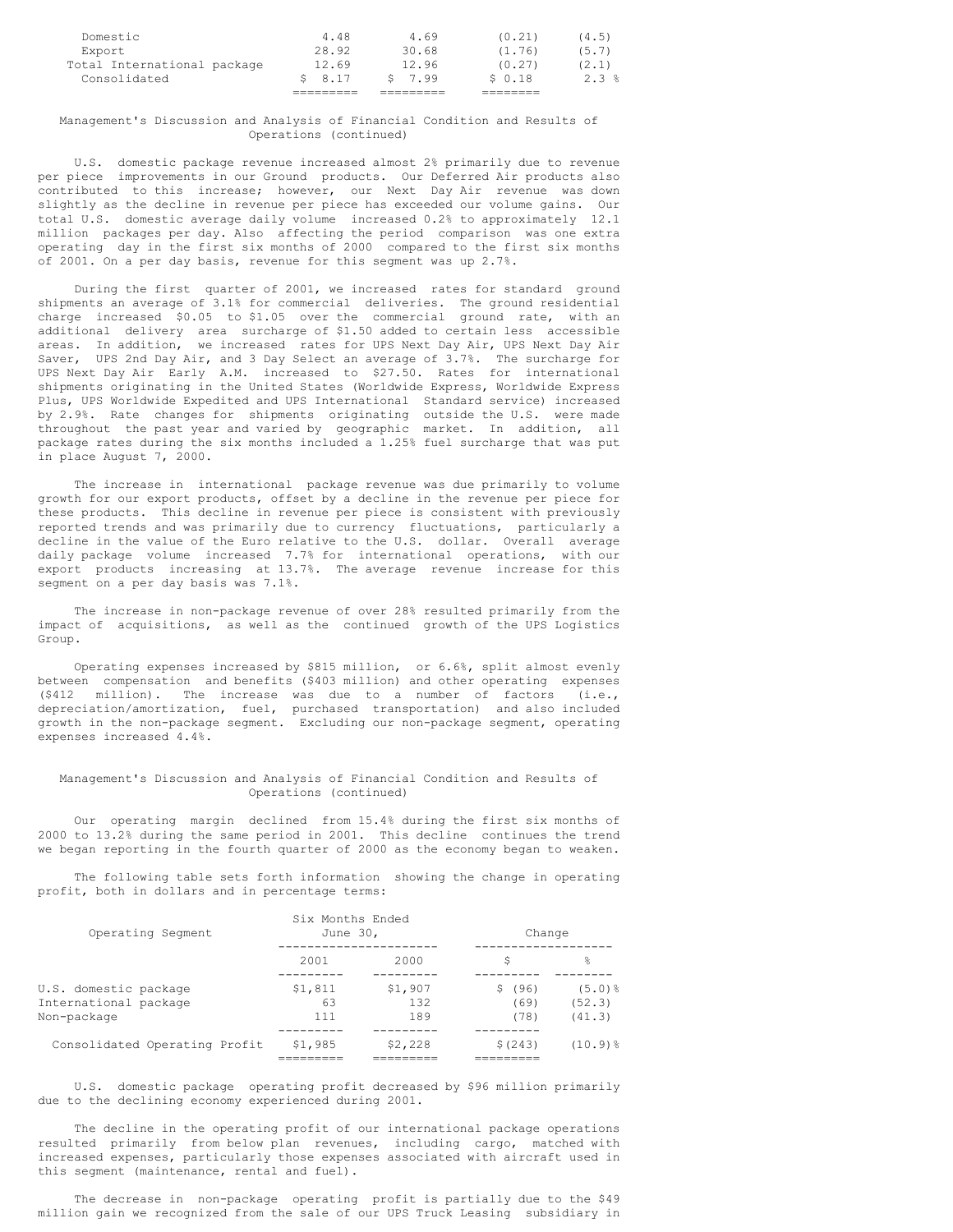the first quarter of 2000. The remaining decrease is due to start-up and integration costs for several subsidiaries that we are developing or have acquired, along with goodwill amortization expense associated with recent acquisitions.

The decrease in investment income of \$310 million for the period is due to two factors relating to the first six months of last year. First, in the first quarter of 2000, we recognized a \$241 million gain on investments held by our Strategic Enterprise Fund in two companies that were acquired by other companies. In addition, we earned income on the \$5.3 billion in net IPO proceeds available for investment prior to the tender offer that occurred in early March 2000, and the \$1.2 billion in IPO proceeds that were not utilized for the tender offer.

## Management's Discussion and Analysis of Financial Condition and Results of Operations (continued)

Net income for the six months ended June 30, 2001 amounted to \$1.186 billion, or \$1.03 per diluted share, compared to \$1.508 billion, or \$1.27 per diluted share, for the same period in the prior year. Our fiscal 2000 results reflect the non-recurring items discussed above, which include the gains on our Strategic Enterprise Fund investments and sale of our Truck Leasing subsidiary, offset partially by the charge for retroactive costs associated with creating new full-time jobs from existing part-time Teamster jobs. Our fiscal 2001 results reflect a FAS 133 cumulative expense adjustment, net of tax, of \$26 million. Excluding these non-recurring transactions for each of these periods, net income for the six months ending June 30, 2001, would have been \$1.212 billion, a decrease of \$157 million over adjusted 2000 net income of \$1.369 billion. Adjusted diluted earnings per share decreased from \$1.15 in 2000 to \$1.06 in 2001.

#### Management's Discussion and Analysis of Financial Condition and Results of Operations (continued)

#### Liquidity and Capital Resources - -------------------------------

Our primary source of liquidity is our cash flow from operations. We maintain significant cash, cash equivalents, marketable securities and short-term investments, amounting to \$3.1 billion at June 30, 2001.

We have used all of the \$750 million authorized in October 2000 for share repurchases. An additional \$1.3 billion was authorized for share repurchases in May 2001, of which \$1.185 billion was still available as of June 30, 2001.

We maintain two commercial paper programs under which we are authorized to borrow up to \$7.0 billion. Approximately \$1.321 billion was outstanding under these programs as of June 30, 2001, of which \$1.0 billion has been classified as long-term debt in accordance with our intention and ability to refinance such obligations on a long-term basis under our revolving credit facilities. The average interest rate on the amount outstanding at June 30, 2001 was 3.93%. In addition, we maintain an extendible commercial notes program under which we are authorized to borrow up to \$500 million. No amounts were outstanding under this program at June 30, 2001.

We maintain two credit agreements with a consortium of banks. These agreements provide revolving credit facilities of \$1.25 billion each, with one expiring on April 25, 2002 and the other expiring on April 27, 2005. Interest on any amounts we borrow under these facilities would be charged at 90-day LIBOR plus 15 basis points. There were no borrowings under either of these agreements as of June 30, 2001.

We also maintain a \$1.0 billion European medium-term note program. Under this program, we may issue notes from time to time, denominated in a variety of currencies. At June 30, 2001, \$264 million was available under this program. The 500 million Pound Sterling denominated bonds which are outstanding (recorded at \$708 million at June 30, 2001), were issued in February 2001 and bear interest at a stated rate of 5.50%.

We have a shelf registration statement under which we may issue debt securities in the U.S. of up to \$2.0 billion. There was approximately \$868 million issued under this shelf registration statement at June 30, 2001, including \$322 million in notes issued under the UPS Notes program. These notes have various terms and maturities, all with fixed interest rates. Also during 2001, we issued \$89 million in floating rate senior notes due December 2050, and \$52 million in floating rate senior notes due June 2051, both of which bear interest at one-month LIBOR less 45 basis points.

Management's Discussion and Analysis of Financial Condition and Results of Operations (continued)

On August 9, 1999, the United States Tax Court held that we were liable for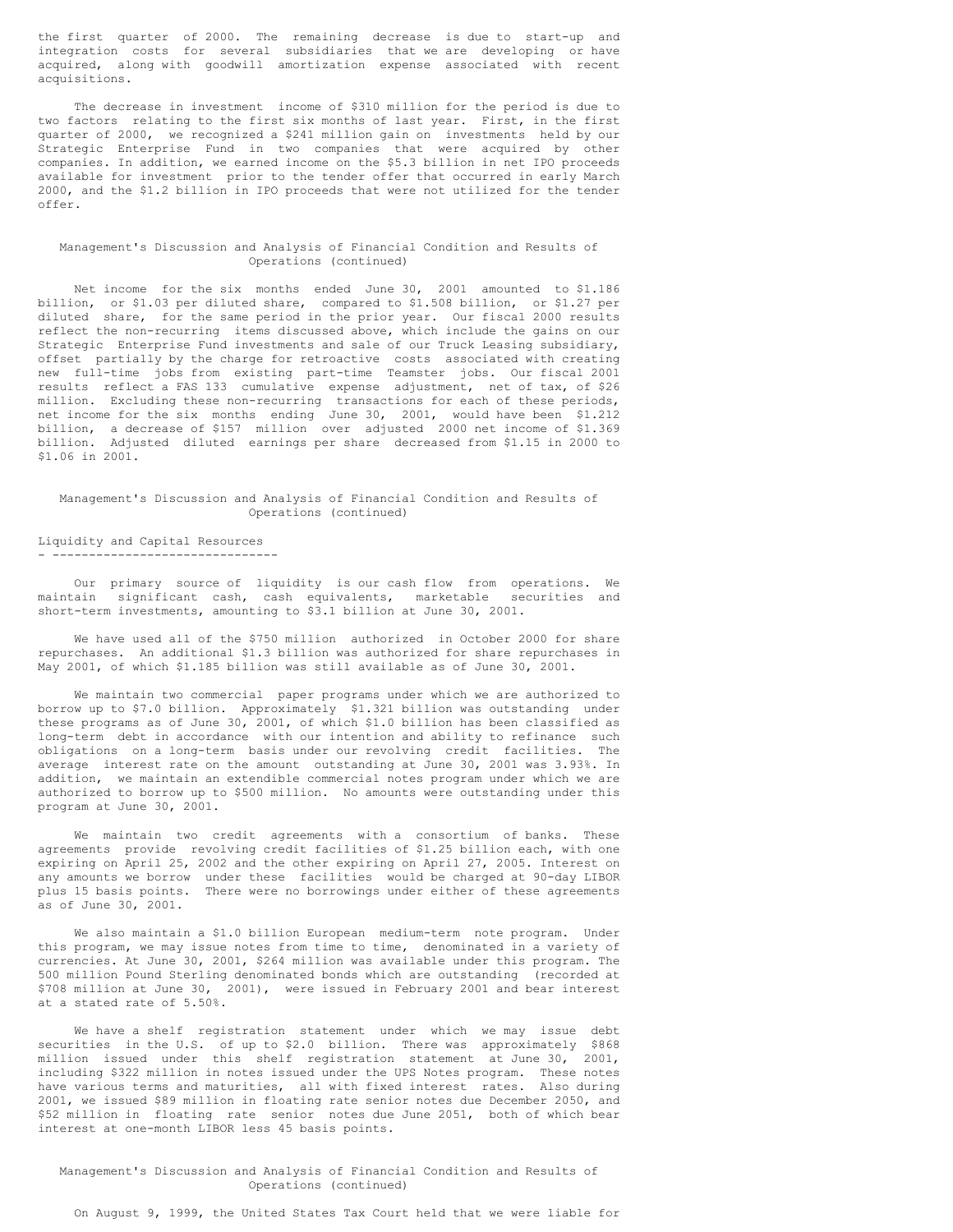tax on income of Overseas Partners Ltd. ("OPL"), a Bermuda company that had reinsured excess value package insurance purchased by our customers beginning in 1984, and that we were liable for additional tax for the 1983 and 1984 tax years. The Court held that for the 1984 tax year we were liable for taxes of \$31 million on income reported by OPL, penalties and penalty interest of \$93 million and interest for a total after-tax exposure estimated at approximately \$246 million. On June 21, 2001, the United States Court of Appeals for the Eleventh Circuit reversed the Tax Court's decision. The case has been remanded to the Tax Court to consider alternative arguments raised by the parties, but the IRS has requested that the Eleventh Circuit reconsider its reversal in an en banc proceeding. At this time, it is not known whether the IRS request will be granted and, if the case is ultimately remanded what the outcome of the remanded proceedings will be. The IRS has taken similar positions to that advanced in the Tax Court for tax years subsequent to 1984. Tax years 1985 through 1990 currently are docketed in the Tax Court, although no trial date has been set pending resolution of the case that covers the 1984 year. Further, the IRS has issued a report asserting similar positions for the 1991 through 1994 tax years, and we expect the IRS to take similar positions for tax years 1995 through 1999.

We have been named as a defendant in 24 lawsuits that seek to hold us liable for the collection of premiums for excess value package insurance in connection with package shipments since 1984. Based on a variety of state and federal tort, contract and statutory claims, these cases generally claim that we failed to remit collected EV premiums to an independent insurer; we failed to provide promised EV insurance; we acted as an insurer without complying with state insurance laws and regulations; and the price for EV insurance was excessive. We believe the allegations in these cases have no merit and intend to continue to defend them vigorously.

These actions all developed after the August 9, 1999 Tax Court opinion. As discussed above, on June 21, 2001, the U.S. Court of Appeals for the Eleventh Circuit ruled in our favor and reversed the Tax Court opinion.

Twenty-two of these cases have been consolidated for pre-trial purposes in a multi-district litigation proceeding ("MDL Proceeding") in federal court in New York. Motions to dismiss these cases are pending in the MDL Proceeding. One case is in the process of being transferred to the MDL Proceeding.

The ultimate resolution of these cases cannot presently be determined.

#### Management's Discussion and Analysis of Financial Condition and Results of Operations (continued)

The remaining case is pending in Madison County, Illinois (Triad Industries, Inc. v. UPS). We have entered into a proposed settlement of the Illinois case -- only with respect to Illinois EV shippers -- based in part on our desire to vigorously defend these actions in the single MDL Proceeding. We entered into the proposed settlement shortly before the Eleventh Circuit reversed the Tax Court decision on which these lawsuits are based. While expressly denying any and all liability, the proposed settlement would resolve the Illinois case. This proposed settlement has no impact on the claims pending in the MDL Proceeding regarding shippers in states other than Illinois.

Confirmation of this proposed settlement is subject to a fairness hearing, currently scheduled for November 2001, and a final court order. If the proposed settlement is approved, we would provide to qualifying settlement class members coupons toward the purchase of specified UPS services and pay attorneys' fees in an amount specified in, and subject to the terms and conditions of, the proposed settlement. The proposed settlement's ultimate cost to us will depend upon a number of factors. We do not believe this proposed settlement will have a material effect on our financial condition, results of operations or liquidity.

In addition, we are a defendant in various other lawsuits that arose in the normal course of business. We believe the eventual resolution of these cases will not result in a material effect on our financial condition, results of operations or liquidity.

Reference is made to Note 4 to the accompanying unaudited consolidated financial statements for more information on each of the preceding matters.

#### New Accounting Pronouncements - -----------------------------

In June 2001, the FASB issued Statement No. 141 "Business Combinations" ("FAS 141") and Statement No. 142 "Goodwill and Other Intangible Assets" ("FAS 142"). FAS 141 requires that the purchase method of accounting be used for all business combinations initiated after June 30, 2001. FAS 141 also specifies the types of acquired intangible assets that are required to be recognized and reported separately from goodwill. FAS 142 eliminates the current requirement to amortize goodwill and indefinite-lived intangible assets, addresses the amortization of intangible assets with a defined life, and addresses the impairment testing and recognition for goodwill and intangible assets.

Goodwill amortization, which was \$18 and \$32 million for the three and six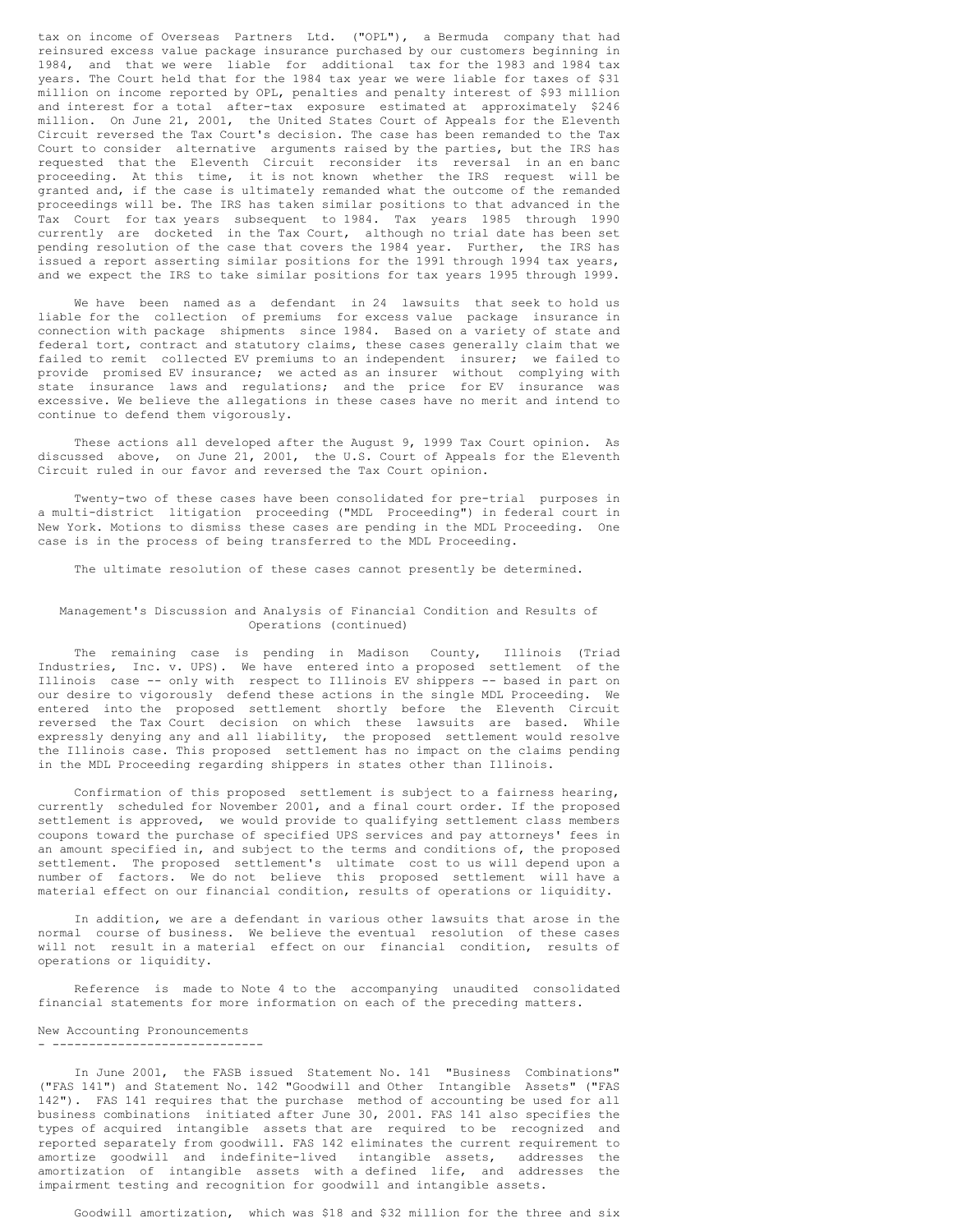months ended June 30, 2001, will cease upon the implementation of FAS 142 on January 1, 2002. In order to complete the transitional assessment of goodwill impairment, we will need to (1) identify reporting units, (2) determine the carrying value of each reporting unit, and (3) determine the fair value of each reporting unit. Due to the extensiveness of the efforts needed to comply with these provisions, it is not practical, at this time, to estimate the impact of adoption of these Statements.

#### Management's Discussion and Analysis of Financial Condition and Results of Operations (continued)

"Management's Discussion and Analysis of Financial Condition and Results of Operations," "Liquidity and Capital Resources" and other parts of this report contain "forward-looking" statements about matters that are inherently difficult to predict. These statements include statements regarding our intent, belief and current expectations about our strategic direction, prospects and future results. We have described some of the important factors that affect these statements as we discussed each subject. Forward-looking statements involve risks and uncertainties, and certain factors may cause actual results to differ materially from those contained in the forward-looking statements. These factors include, for example, economic and other conditions in the markets in which we operate, our competitive environment, increases in aviation and motor fuel prices, strikes, work stoppages and slowdowns, governmental regulation, and cyclical and seasonal fluctuations in our operating results. Additional information concerning these risks and uncertainties, and other factors you may wish to consider, are provided in the "Risk Factors" discussed in our Annual Report on Form 10-K for the year ended December 31, 2000 and other documents we file from time to time with the SEC.

Item 3. Quantitative and Qualitative Disclosures About Market Risk

Market Risk - -----------

We are exposed to market risk from changes in foreign currency exchange rates, interest rates, equity prices, and certain commodity prices. All of this market risk arises in the normal course of business, as we do not engage in speculative trading activities. In order to manage the risk arising from these exposures, we utilize a variety of foreign exchange, interest rate, equity and commodity forward contracts, options, and swaps.

Our market risks, hedging strategies, and financial instrument positions at June 30, 2001 are similar to those disclosed in our Annual Report on Form 10-K for the year ended December 31, 2000. However, during the first six months of 2001, we issued 500 million of Pound Sterling denominated bonds (recorded at \$708 million at June 30, 2001), at a fixed 5.50% interest rate. We issued a total of \$322 million of fixed rate notes with various maturities under our UPS Notes program. By utilizing interest rate swaps designated as fair value hedges of the related fixed rate debt, all of these fixed rate notes were effectively converted to floating interest rates. In addition, we completed two floating rate senior note issuances in the amounts of \$89 million and \$52 million, both of which bear interest at one month LIBOR less 45 basis points.

The total fair value of our derivative financial instruments, including derivatives added during the first six months of 2001, increased from an asset of \$137 million at December 31, 2000 to an asset of \$139 million at June 30, 2001. The information concerning market risk under the sub-caption "Market Risk" of the caption "Management's Discussion and Analysis" on pages 29 and 30 of our consolidated financial statements contained in our Annual Report on Form 10-K for the year ended December 31, 2000, is hereby incorporated by reference in this Quarterly Report on Form 10-Q.

#### PART II. OTHER INFORMATION

#### Item 1. Legal Proceedings

We have been named as a defendant in 24 lawsuits that seek to hold us liable for the collection of premiums for excess value package insurance in connection with package shipments since 1984. Based on a variety of state and federal tort, contract and statutory claims, these cases generally claim that we failed to remit collected EV premiums to an independent insurer; we failed to provide promised EV insurance; we acted as an insurer without complying with state insurance laws and regulations; and the price for EV insurance was excessive. We believe the allegations in these cases have no merit and intend to continue to defend them vigorously.

These actions all developed after the August 9, 1999 Tax Court opinion. As discussed above, on June 21, 2001, the U.S. Court of Appeals for the Eleventh Circuit ruled in our favor and reversed the Tax Court decision.

Twenty-two of these cases have been consolidated for pre-trial purposes in a multi-district litigation proceeding ("MDL Proceeding") in federal court in New York. Motions to dismiss these cases are pending in the MDL Proceeding. One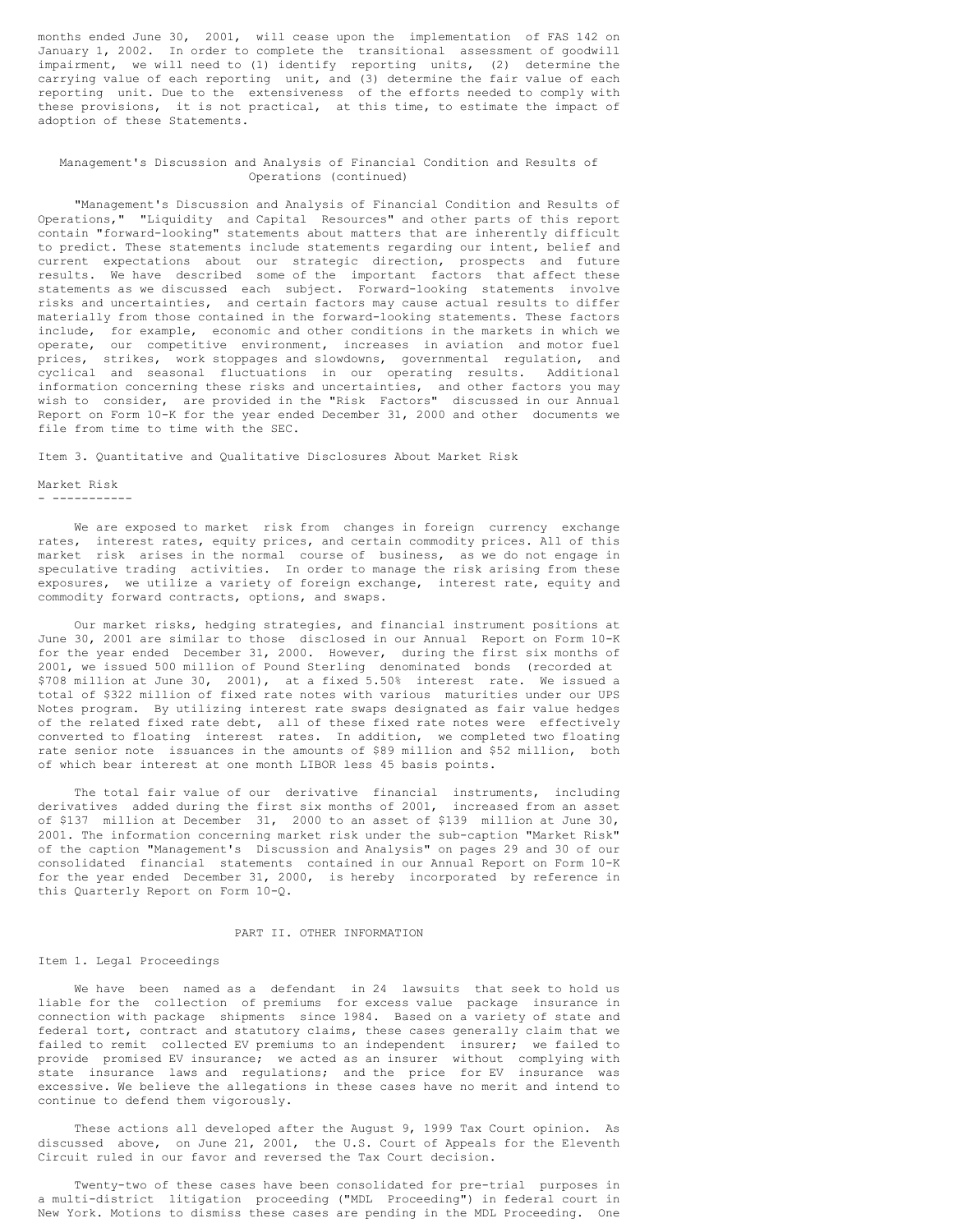case is in the process of being transferred to the MDL Proceeding.

The ultimate resolution of these cases cannot presently be determined.

The remaining case is pending in Madison County, Illinois (Triad Industries, Inc. v. UPS). We have entered into a proposed settlement of the Illinois case -- only with respect to Illinois EV shippers -- based in part on our desire to vigorously defend these actions in the single MDL Proceeding, and shortly before the Eleventh Circuit Court of Appeals reversed the Tax Court decision on which these lawsuits are based. While expressly denying any and all liability, the proposed settlement would resolve the Illinois case. This proposed settlement has no impact on the claims pending in the MDL Proceeding regarding shippers in states other than Illinois.

Confirmation of this proposed settlement is subject to a fairness hearing, currently scheduled for November 2001, and a final court order. If the proposed settlement is approved, we would provide to qualifying settlement class members coupons toward the purchase of specified UPS services and pay attorneys' fees in an amount specified in, and subject to the terms and conditions of, the proposed settlement. The proposed settlement's ultimate cost to us will depend upon a number of factors. We do not believe this proposed settlement will have a material effect on our financial condition, results of operations or liquidity.

#### Item 4. - Submission of Matters to a Vote of Security Holders

Our annual meeting of shareowners was held on May 17, 2001.

Proxies for the meeting were solicited pursuant to Regulation 14A under the Securities Exchange Act of 1934. There was no solicitation in opposition to management's nominees as listed in Item No. 1 in the proxy statement, and all of such nominees were elected.

1. The results of the voting by the shareowners for directors are presented below.

| Director              |          |                  | Percent of   |
|-----------------------|----------|------------------|--------------|
|                       |          | Number of Votes  | Total Voting |
| William H. Brown, III | For      | 5,120,863,549    | 98.41%       |
|                       | Withheld | 82,759,835       | 1.59%        |
| Calvin Darden         | For      | 5,085,951,949    | 97.74%       |
|                       | Withheld | 117,671,435      | 2.26%        |
| Michael L. Eskew      | For      | 5,164,670,526    | 99.25%       |
|                       | Withheld | 38,952,858       | 0.75%        |
| James P. Kelly        | For      | 5, 158, 183, 929 | 99.13%       |
|                       | Withheld | 45, 439, 455     | 0.87%        |
| Ann M. Livermore      | For      | 5, 148, 831, 208 | 98.95%       |
|                       | Withheld | 54,792,176       | 1.05%        |
| Gary E. MacDougal     | For      | 5,133,769,946    | 98.66%       |
|                       | Withheld | 69,853,438       | 1.34%        |
| Joseph R. Moderow     | For      | 5,158,503,437    | 99.13%       |
|                       | Withheld | 45, 119, 947     | 0.87%        |
| Kent C. Nelson        | For      | 5,055,311,416    | 97.15%       |
|                       | Withheld | 148, 311, 968    | 2.85%        |
| Victor A. Pelson      | For      | 5, 145, 987, 590 | 98.89%       |
|                       | Withheld | 57,635,794       | 1.11%        |
| Lea N. Soupata        | For      | 4,941,956,742    | 94.97%       |
|                       | Withheld | 261,666,642      | 5.03%        |
| Robert M. Teeter      | For      | 5,137,830,168    | 98.74%       |
|                       | Withheld | 65,793,216       | 1.26%        |
| John W. Thompson      | For      | 5, 152, 327, 908 | 99.01%       |
|                       | Withheld | 51,295,476       | 0.99%        |
| Thomas H. Weidemeyer  | For      | 5, 152, 541, 262 | 99.02%       |
|                       | Withheld | 51,081,122       | 0.98%        |

2. The proposal and the results of the voting by the shareowners for ratification of our appointment of independent auditors are presented below.

|                                                                                                                                                                  |                           | Number of Votes                           | Percent of<br>Total<br>Voting |
|------------------------------------------------------------------------------------------------------------------------------------------------------------------|---------------------------|-------------------------------------------|-------------------------------|
| To ratify the appointment of Deloitte &<br>Touche LLP, independent auditors, as<br>auditors of UPS and its subsidiaries for<br>the year ending December 31, 2001 | For<br>Against<br>Abstain | 5,126,804,263<br>59,802,342<br>17,016,779 | 98.52%<br>1.15%<br>0.33%      |

3. The proposal and the results of the voting by the shareowners for the approval of the Discounted Employee Stock Purchase Plan are presented below.